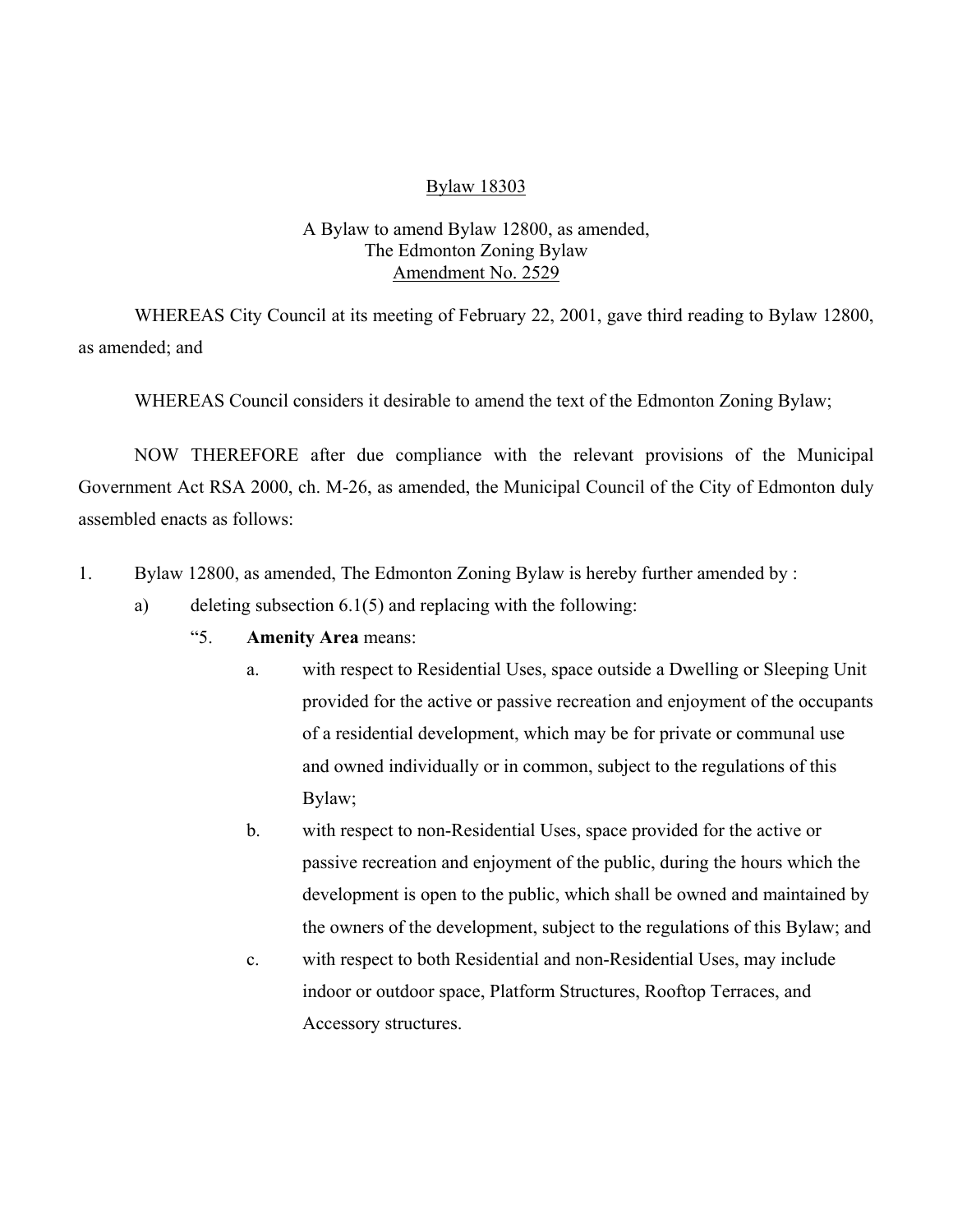

The following is an example provided for illustrative purposes only:

b) adding the following to Section 6.1 in accordance with the alphabetical order of the list and renumbering accordingly:

 "**Common Amenity Area** means communal space provided for the active or passive recreation and enjoyment of all occupants of a residential development.";

c) deleting the newly renumbered subsection 6.1(38) and replacing with the following:

 "38. **Family Oriented Dwelling** means a Dwelling suitable as a residence for a Household with children and meeting the following criteria:

- a. the lowest Storey of the Dwelling is no higher than the third Storey of the building;
- b. the Dwelling has two bedrooms or more, and the average number of bedrooms per Dwelling is not less than 2.25 for all such Dwellings in a development;
- c. the Dwelling has individual and private access to Grade, except that in the case of Stacked Row Housing access to Dwellings above the first Storey may be shared by two Dwellings; and in the case of Apartment Housing, access to Dwellings above the first Storey may be shared, provided that entrances to not more than six Dwellings are located on any one Storey or landing; and
- d. the Dwelling has direct access to Amenity Area;";
- d) deleting the text from the newly renumbered subsection 6.1(41) and replacing with the following:
	- "41. **Floor Area Ratio** means the numerical value of the Floor Area of the building or structure relative to the Site upon which it is located, excluding: (a) Basement areas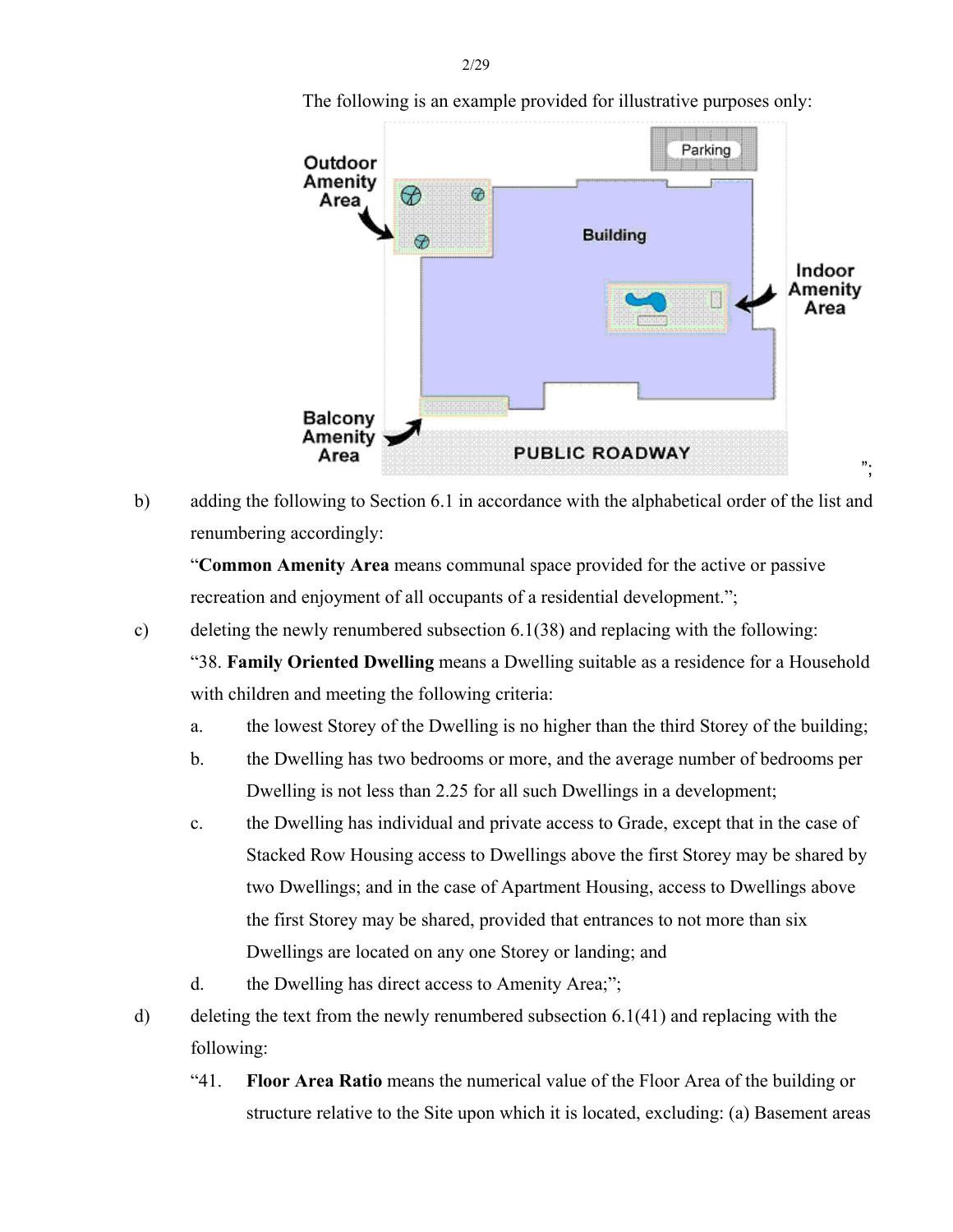used exclusively for storage or service to the building; (b) Parking Areas below Grade; (c) Walkways required by the Development Officer; (d) Floor Areas devoted exclusively to mechanical or electrical equipment servicing the development; and (e) indoor Common Amenity Area, divided by the area of the Site.";

- e) deleting the newly renumbered subsection 6.1(81) and replacing with the following:
	- "81. **Platform Structure** means an elevated structure intended for use as outdoor Amenity Area that may project and/or be recessed from the wall of a building, may be surrounded by guardrails, parapet walls or similar features. Common examples include: balconies, raised terraces and decks. This definition does not include a Rooftop Terrace.";
- f) deleting the newly renumbered subsection  $6.1(85)$  and replacing with the following:
	- "85. **Privacy Zone** means an area within the minimum Separation Space which shall be free of buildings, public roadways, Walkways, on-site roadways, communal parking areas and Common Amenity Areas.";
- g) deleting the newly renumbered subsection 6.1(94) and replacing with the following:
	- "94. **Rooftop Terrace** means an elevated structure intended for use as an outdoor Amenity Area that may be surrounded by guardrails, parapet walls or similar features, and is located above:
		- a. the uppermost Habitable Room;
		- b. the uppermost Commercial Floor Area intended for occupancy; or
		- c. in the case of an Accessory building other than a Garden Suite, any roof. This definition does not include a Platform Structure.";
- h) deleting from Section 42 "General Regulations for Separation Space, Amenity Area And Setbacks" and replacing with "General Regulations for Separation Space and Setbacks.";
- i) adding subsection 44.4 as follows and renumbering accordingly:
	- "4. A single Storey Unenclosed Front Porch may project from the first Storey of a Dwelling a maximum of 2.5 m into a required Front Setback, provided that a minimum of 3.0 m is maintained between the Front Lot Line and the Unenclosed Front Porch.";
- j) deleting Section 46 and replacing with the following:
	- "**46. Amenity Area**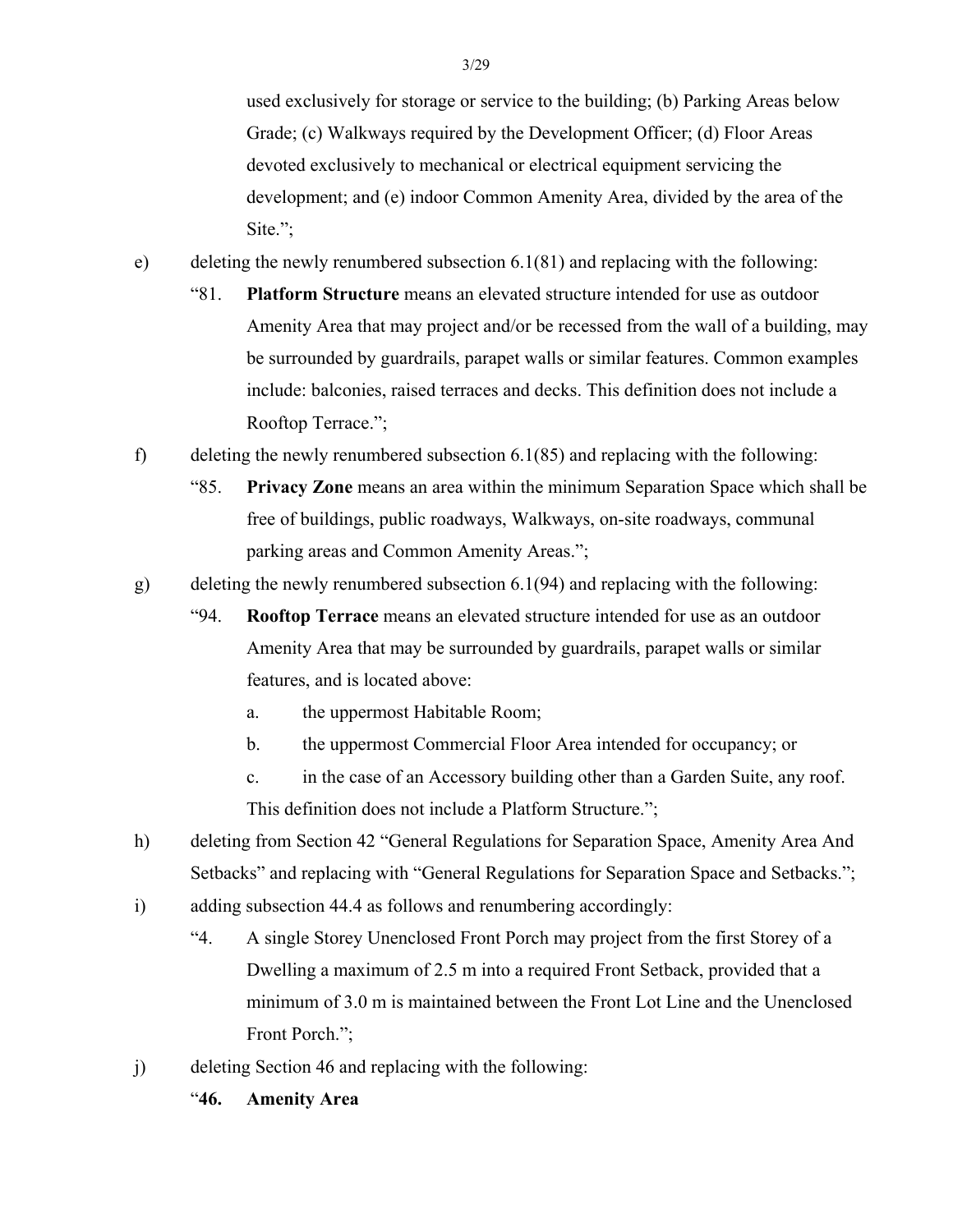- 1. Unless otherwise specified in this Bylaw, Amenity Area shall only be required for Row Housing, Stacked Row Housing, and Apartment Housing.
- 2. Unless otherwise specified in this Bylaw, Amenity Area shall be provided in accordance with Table 46(2)

| Table 46(2) Amenity Area Requirements              |                                                          |                                                                                      |                                                                                                                                             |  |  |  |
|----------------------------------------------------|----------------------------------------------------------|--------------------------------------------------------------------------------------|---------------------------------------------------------------------------------------------------------------------------------------------|--|--|--|
|                                                    | Minimum Amenity<br>Area provided on<br>Site per Dwelling | Minimum percentage of<br>total required Amenity<br>Area provided on Site at<br>grade | Maximum percentage of total<br>required Amenity Area provided on<br>Site in a Yard abutting a public<br>roadway other than a Lane at grade, |  |  |  |
| a. Row Housing                                     | $15 \text{ m}$                                           | 50%                                                                                  | 50%                                                                                                                                         |  |  |  |
| b. Row Housing<br>facing flanking<br>Side Lot Line | $15 \text{ m}2$                                          | 50%                                                                                  | 100%                                                                                                                                        |  |  |  |
| c. Stacked Row<br>Housing                          | $7.5 \text{ m2}$                                         | 50%                                                                                  | 100%                                                                                                                                        |  |  |  |
| d. Apartment<br>Housing                            | $7.5 \text{ m2}$                                         | 0%                                                                                   | 50%                                                                                                                                         |  |  |  |

- 3. Amenity Area shall:
	- a. have a minimum length and width of 3.0 m, except that if it is provided above the first Storey the minimum length and width shall be 1.5 m;
	- b. where provided outdoors, be permanently retained as open space, unencumbered by enclosed Accessory Buildings or future additions; and
	- c. with respect to Non-residential Use Classes, access to the Amenity Area shall be at no cost to the public during the hours which the development is open to the public.
- 4. When provided at grade, Amenity Area shall be defined either through a Fence or landscaped elements including but not limited to planters, hedges, hard and soft surface treatment, or raised structures.
- 5. Amenity Area may be provided in any Yard, except: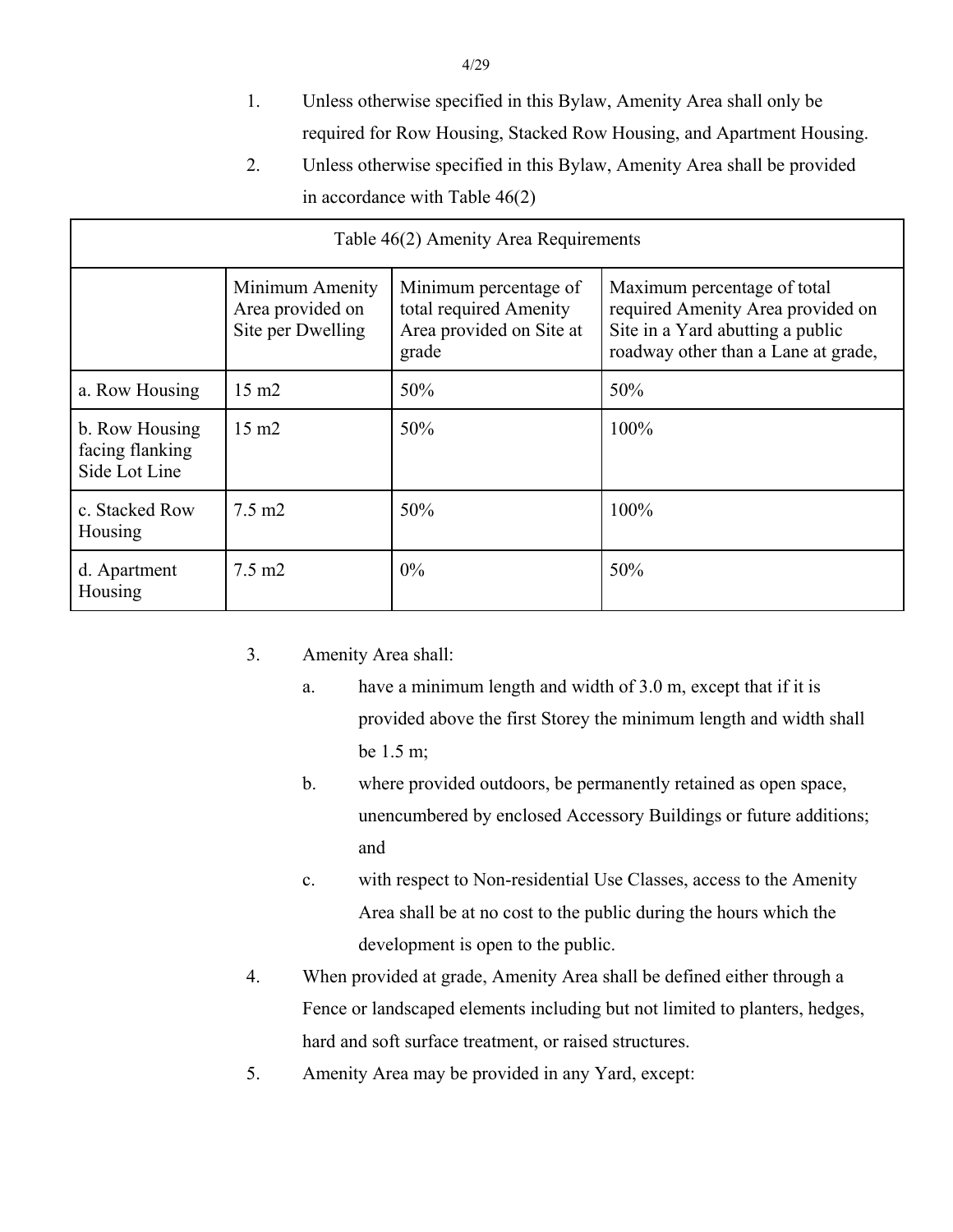- a. with respect to Residential Uses, required Amenity Area provided at grade in a Yard Abutting an arterial road, as identified in Bylaw 15101, being a Bylaw to Establish the Transportation System for the City of Edmonton, shall be Setback a minimum of 1.0 m from the Lot line Abutting the arterial road.
- 6. Amenity Area may be located within a required Separation Space, but only if it is intended for the private use of the Dwelling for which the Separation Space is provided.
- 7. For the purposes of calculating required Amenity Area for Group Homes or Lodging Houses with seven or more Sleeping Units, each Sleeping Unit shall be considered a Dwelling and Amenity Area shall be provided in accordance with the requirements in Table 46(2) for Apartment Housing.
- 8. Occupants of each Dwelling shall have access to at least the minimum amount of Amenity Area prescribed for the Dwelling type in which they reside, either as private or Common Amenity Area.
- 9. Where required Amenity Area is provided outdoors as Common Amenity Area, it shall be provided in areas of at least 50 m2 and, to the satisfaction of the Development Officer:
	- a. be conveniently located and accessible from the building(s) by all occupants;
	- b. where provided at grade, be clearly visible from above-grade windows;
	- c. have access to sunlight; and
	- d. include seating and artificial lighting.
- 10. Notwithstanding subsection 46(9)(a), where the total Amenity Area required on Site is less than 50 m2, outdoor Common Amenity Area shall be provided in areas of at least 30 m2.
- 11. Where required Amenity Area is provided indoors as Common Amenity Area, it shall, to the satisfaction of the Development Officer:
	- a. be provided in areas of at least 15 m2;
	- b. be separate from common circulation areas, including but not limited to lobbies, corridors, and vestibules; and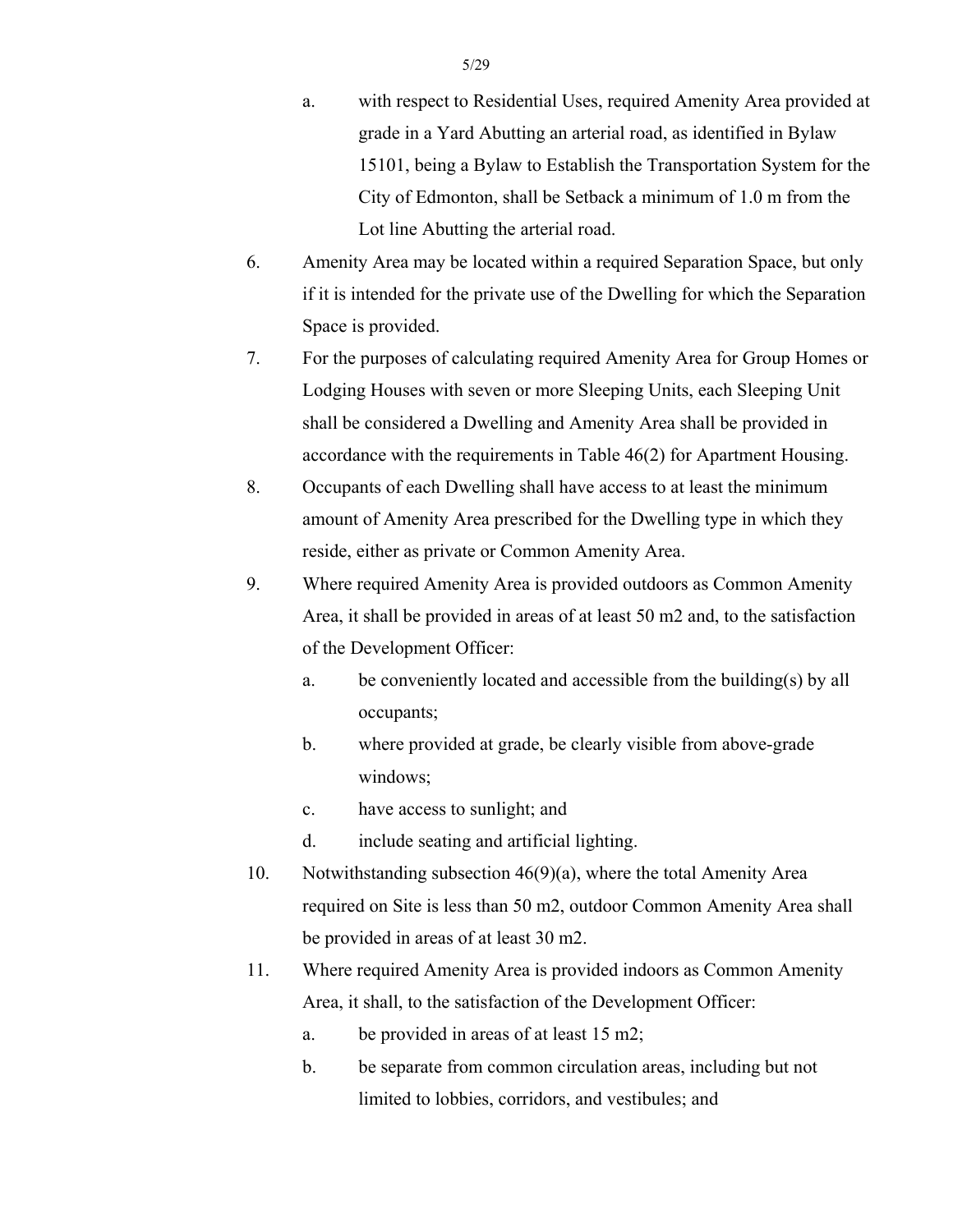- c. include furniture and fixtures that accommodate active or passive recreation.
- 12. Common Amenity Area provided indoors shall not be included in the calculation of Floor Area Ratio.";
- k) deleting Section 47;
- l) deleting subsection 50.3(5) and replacing with the following:
	- "5. Accessory buildings and structures shall be located as follows:
		- a. an Accessory building or structure shall be located not less than 18.0 m from the Front Lot Line, unless it complies with the Setback requirements for a principal building;
		- b. an Accessory building or structure shall be located not less than 0.9 m from the interior Side Lot Line, except where it is a mutual Garage erected on the common property line to the satisfaction of the Development Officer, or where a Garage is placed on the common property line in accordance with the provisions of the RPL Zone, or where the Accessory building does not exceed the permitted Fence Height;
		- c. the distance between an Accessory building and the lot line running parallel to any flanking public roadway, other than a Lane, shall not be less than the Side Setback required for the principal building. If the principal building was developed before October 2, 1961, the distance may be reduced, if the placement of the proposed Garage is consistent with the placement of other existing Garages in the same block;
		- d. an Accessory building or structure shall be located not less than 0.9 m from a principal building and any other Accessory building or structure;
		- e. an Accessory building or structure which exceeds 1.85 m in Height shall be located at not less than 0.6 m from the Rear Lot Line; and
		- f. where the Accessory building is a detached Garage and where the vehicle doors of the detached Garage face a Lane Abutting the Site, no portion of the Garage shall be located less than 1.2 m from the Lot Line Abutting the Lane.";
- m) deleting subsection 50.3(6);
- n) deleting subsection  $55.7(1)(b)(i)$  and replacing with the following: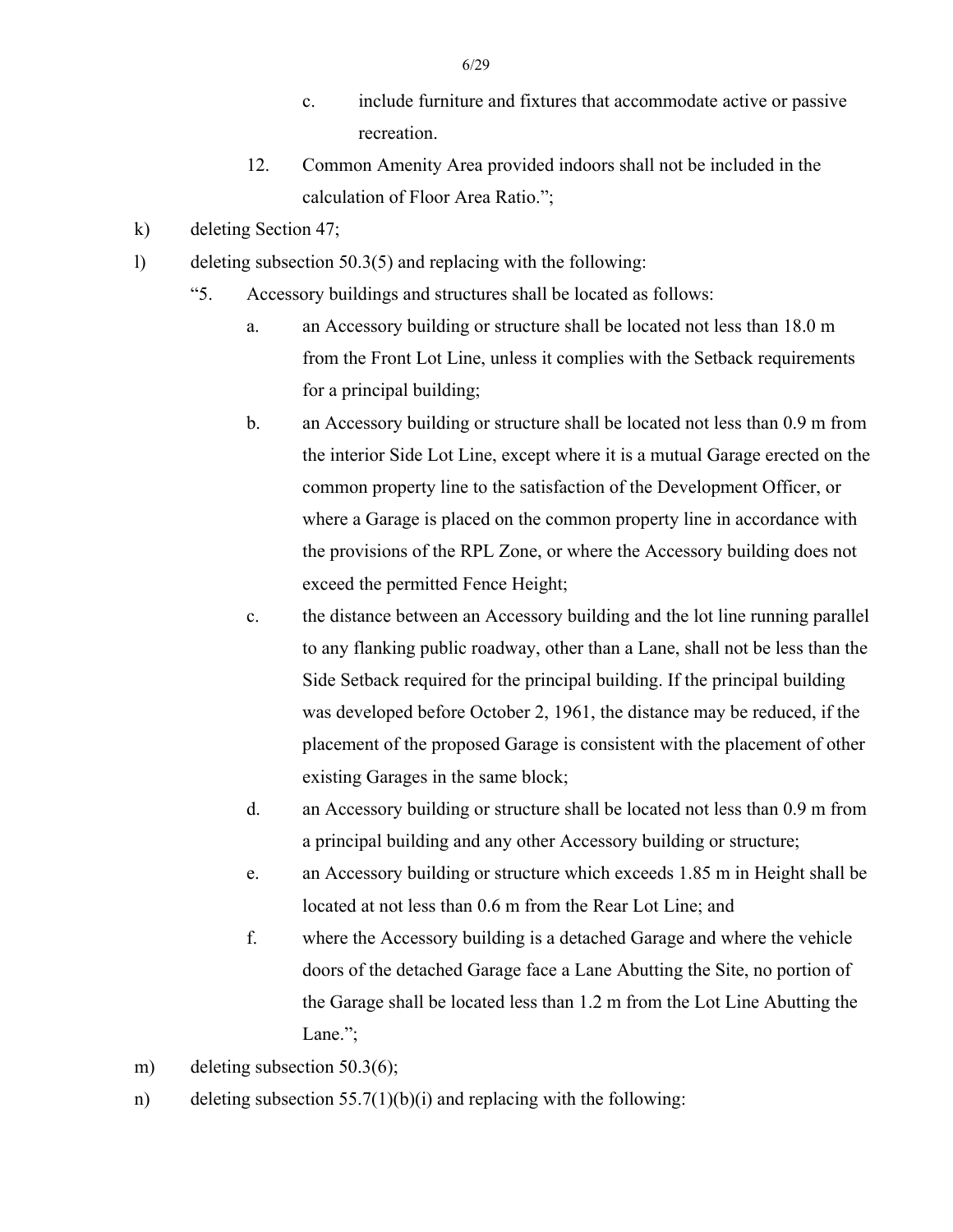- "i. Row Housing or Stacked Row Housing development, where the Amenity Area for the Row Housing or Stacked Row Housing faces Single Detached Housing or a Site zoned to allow Single Detached Housing as a Permitted Use, public roadways other than a Lane, or a LRT line;";
- o) deleting subsection 94.1(a)(i) and replacing with the following:
	- "i. indoor Common Amenity Area, separate from entryways, corridors and utility areas, comprises a minimum of 10% of the Floor Area of the development, and has the capacity to seat all residents. Such space shall contain one or more common dining areas;
- p) adding subsection 110.4(8) as follows and renumbering accordingly:
	- "8. Notwithstanding subsection 110.4(7), the maximum Site Coverage for the Principal Dwelling/building and the maximum total Site Coverage shall be increased by up to 2% of the Site Area, in addition to any increase allowed under Section 87, to accommodate single Storey Unenclosed Front Porches.";
- q) deleting the newly renumbered subsection 110.4(9) and replacing with the following:
	- "9. The minimum Front Setback shall be 4.5 m, except that:
		- a. the minimum Front Setback shall be 3.0 m when a Treed Landscaped Boulevard is provided at the front of the Lot and vehicular access is from a Lane; and
		- b. the minimum distance between the Front Lot Line and the door of an attached Garage shall be 5.5 m.";
- r) deleting the newly renumbered subsection 110.4(13) and renumbering accordingly;
- s) deleting subsection 115.4(5) and replacing with the following:
	- "5. The maximum total Site Coverage shall not exceed 45%, inclusive of the attached Garage and any other Accessory buildings except that:
		- a. The maximum total Site Coverage shall be increased by up to 2% of the Site Area, in addition to any increase allowed under Section 87, to accommodate single Storey Unenclosed Front Porches.";
- t) adding subsection 120.4(8) as follows and renumbering accordingly:
	- "8. Notwithstanding subsection 120.4(7), the maximum Site Coverage for the Principal Dwelling/building and the maximum total Site Coverage shall be increased by up to 2% of the Site Area, in addition to any increase allowed under Section 87, to accommodate single Storey Unenclosed Front Porches.";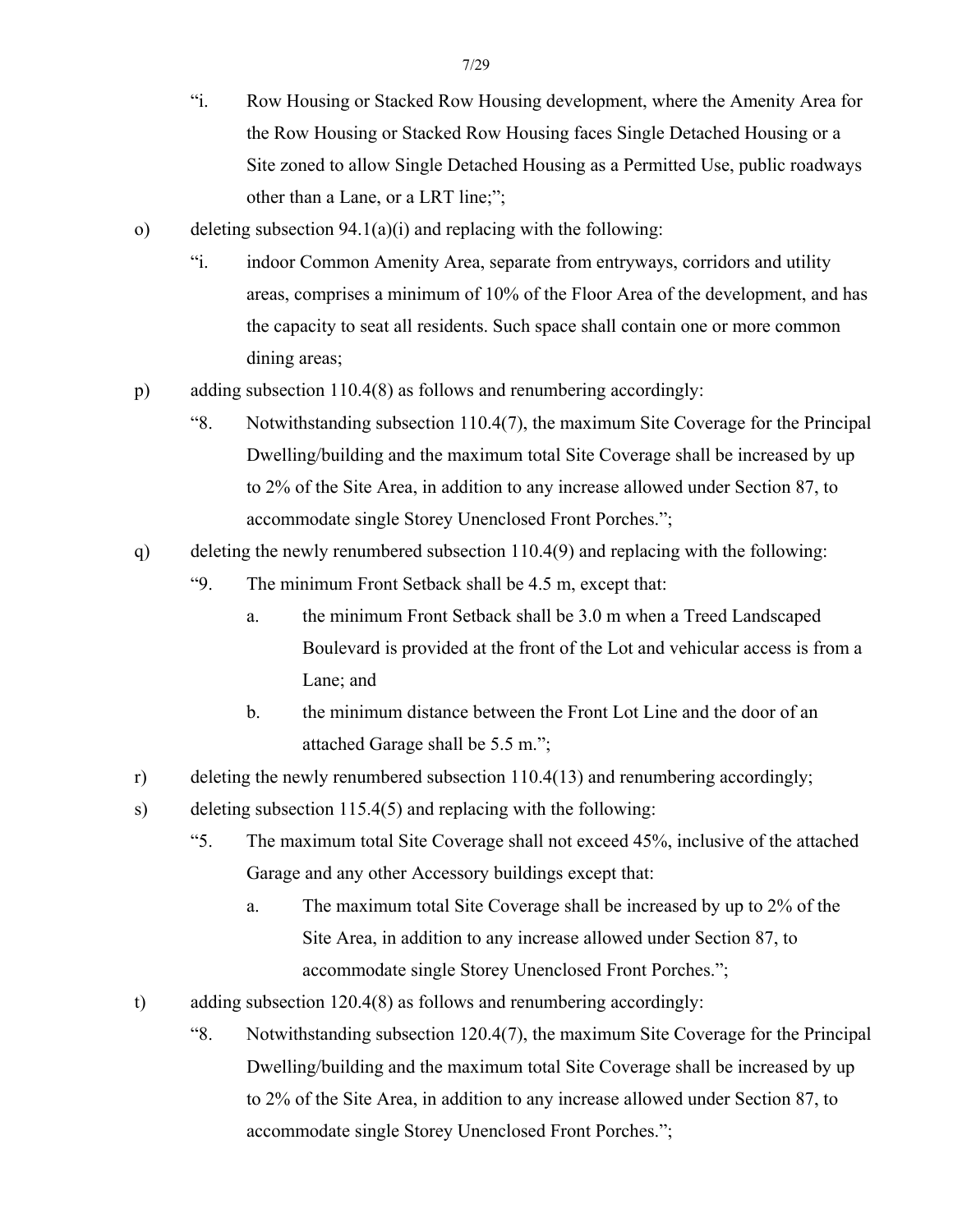- u) deleting the newly renumbered subsection 120.4(9) and replacing with the following:
	- "9. The minimum Front Setback shall be 4.5 m, except that:
		- a. the minimum Front Setback shall be 3.0 m when a Treed Landscaped Boulevard is provided at the front of the Lot and vehicular access is from a Lane; and
		- b. the minimum distance between the Front Lot Line and the door of an attached Garage shall be 5.5 m.";
- v) deleting the newly renumbered subsection 120.4(13) and renumbering accordingly;
- w) adding subsection 130.4(4) as follows and renumbering accordingly:
	- "4. Notwithstanding subsection 130.4(3), the maximum Site Coverage for the Principal Dwelling/building and the maximum total Site Coverage shall be increased by up to 2% of the Site Area, in addition to any increase allowed under Section 87, to accommodate single Storey Unenclosed Front Porches.";
- x) deleting the newly renumbered subsection 130.4(5) and replacing with the following:
	- "5. the minimum Front Setback shall be 4.5 m, except that the minimum Front Setback shall be 3.0 m when a Treed Landscaped Boulevard is provided at the front of the Lot.";
- y) adding subsection 130.4(6) as follows and renumbering accordingly:
	- "6. Substantially identical floor plans with similar front elevations must be separated by a minimum of one lot unless finishing treatments are substantially different.";

z) deleting the newly renumbered subsection 130.4(10) and renumbering accordingly.

- 2. Bylaw 12800, as amended, The Edmonton Zoning Bylaw is hereby further amended by:
	- a) deleting the newly renumbered subsection 130.4(16) and replacing with the following:
		- "16. General Site Landscaping for principal Dwellings shall be developed in accordance with the following:
			- a. one deciduous tree, one coniferous tree and four shrubs shall be required for each Dwelling;
			- b. all applications for a Development Permit shall include a Site plan that identifies the location, species and size of landscaping required in subsection  $130.4(15)(a)$ ; and
			- c. all required Landscaping shall be consistent with the relevant requirements of Section 55.";
	- b) adding subsection 140.4(11) as follows and renumbering accordingly: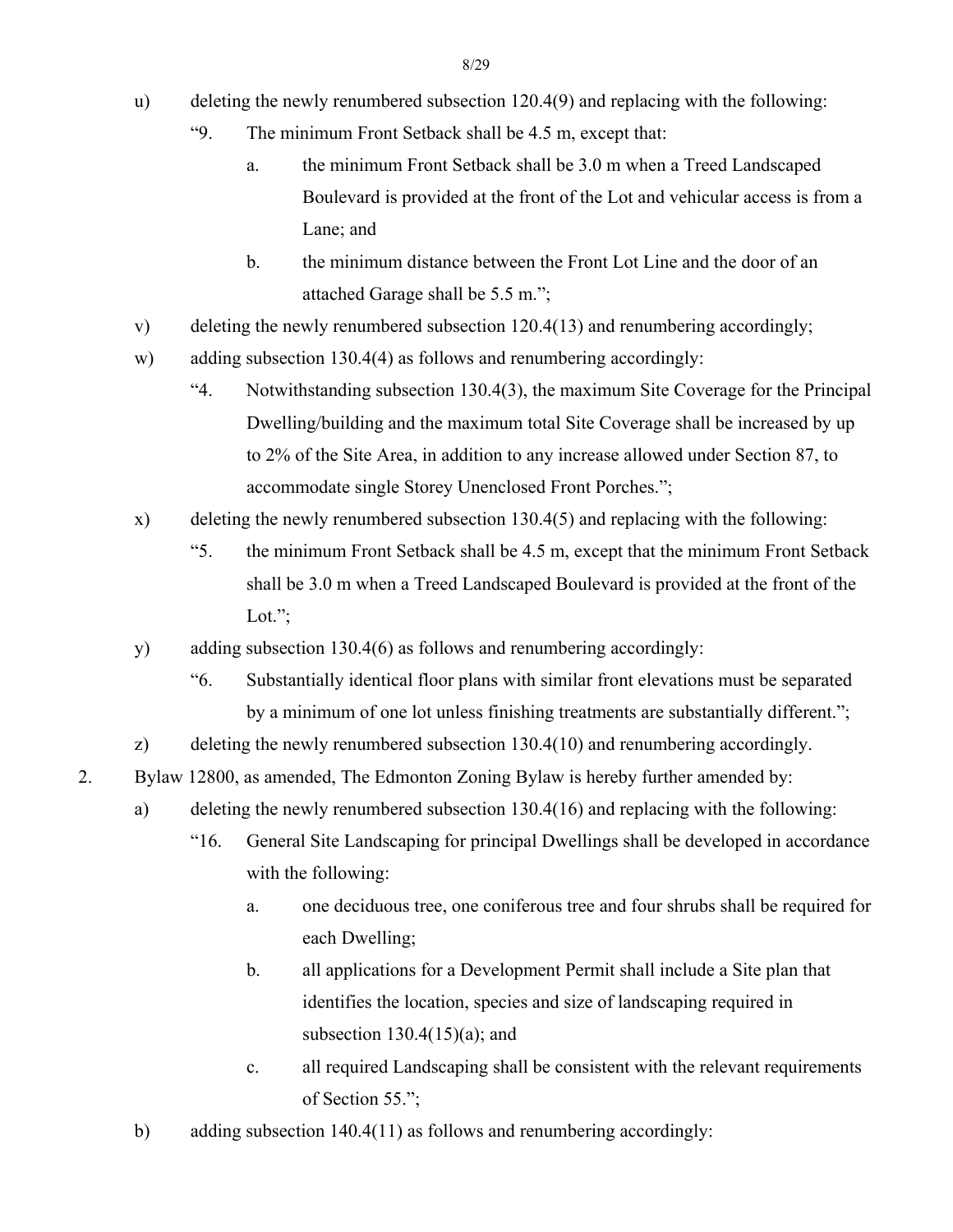- "11. Notwithstanding subsection 140.4(10), the maximum Site Coverage for the Principal Dwelling/building and the maximum total Site Coverage shall be increased by up to 2% of the Site Area, in addition to any increase allowed under Section 87, to accommodate single Storey Unenclosed Front Porches.";
- c) deleting the newly renumbered subsection 140.4(12) and replacing with the following:
	- "12. The minimum Front Setback shall be 4.5 m, except that:
		- a. the minimum Front Setback shall be 3.0 m when a Treed Landscaped Boulevard is provided at the front of the Lot and vehicular access is from a Lane; and
		- b. the minimum distance between the Front Lot Line and the door of an attached Garage shall be 5.5 m.";
- d) deleting the newly renumbered subsection 140.4(16) and replacing with the following:
	- "16. Amenity Area shall be provided on Site in accordance with Section 46 of this Bylaw.";
- e) deleting the newly renumbered subsection 140.4(17) and renumbering accordingly.
- f) adding subsection 150.4(6) as follows and renumbering accordingly:
	- "6. Notwithstanding subsection 150.4(5), the maximum Site Coverage for the Principal Dwelling/building and the maximum total Site Coverage shall be increased by up to 2% of the Site Area, in addition to any increase allowed under Section 87, to accommodate single Storey Unenclosed Front Porches.";
- g) deleting the newly renumbered subsection 150.4(7) and replacing with the following:
	- "7. The minimum Front Setback shall be 4.5 m, except that:
		- a. the minimum Front Setback shall be 3.0 m when a Treed Landscaped Boulevard is provided at the front of the Lot and vehicular access is from a Lane; and
		- b. the minimum distance between the Front Lot Line and the door of an attached Garage shall be 5.5 m.";
- h) deleting the newly renumbered subsection 150.4(13) and renumbering accordingly;
- i) deleting subsection 155.4(12) and replacing with the following:
	- "12. The minimum Front Setback shall be 4.5 m, except that:
		- a. the minimum Front Setback shall be 3.0 m when a Treed Landscaped Boulevard is provided at the front of the Lot and vehicular access is from a Lane; and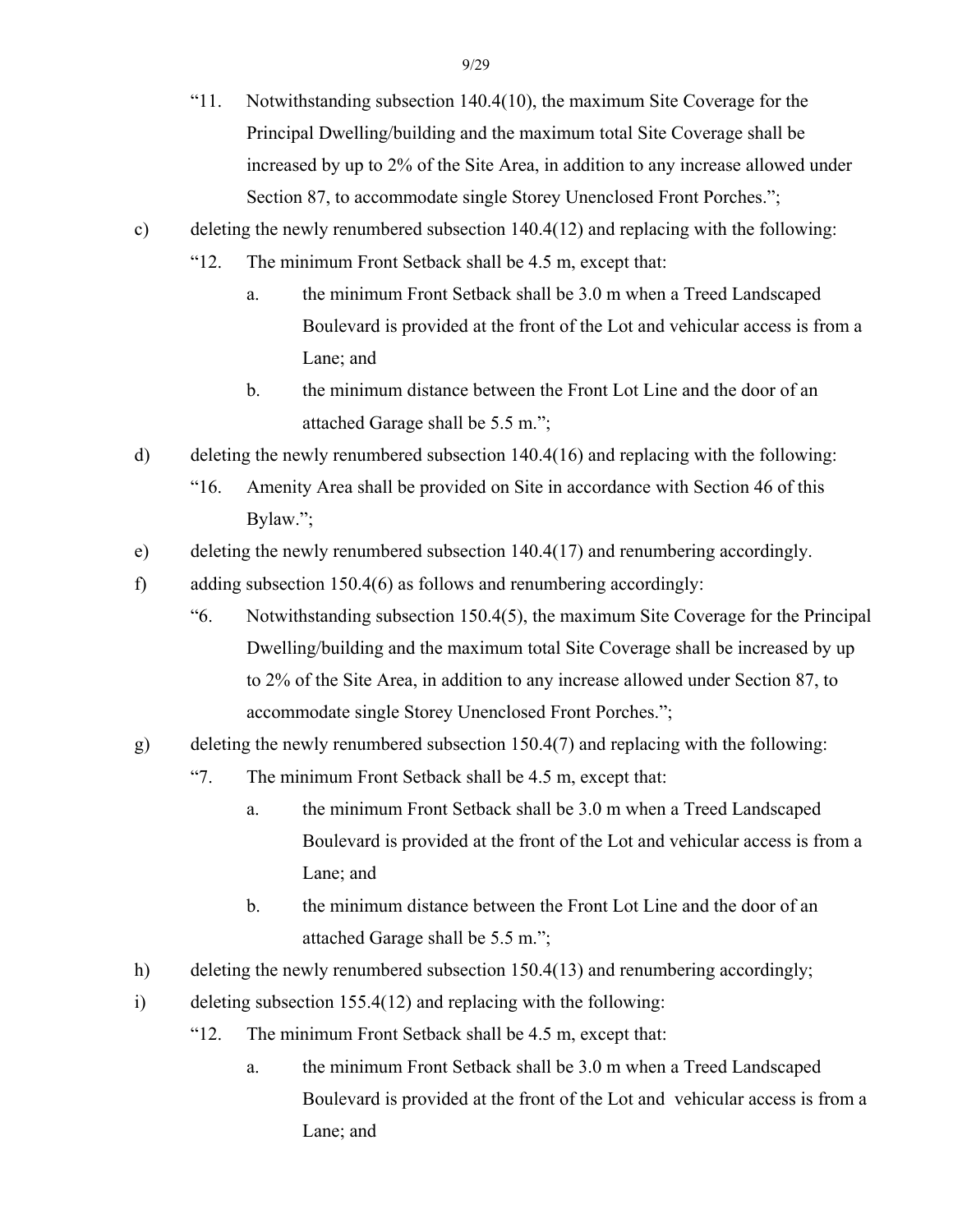- b. the minimum distance between the Front Lot Line and the door of an attached Garage shall be 5.5 m.";
- j) adding to the end of subsection 155.4(16) "Notwithstanding Table 155.4(16), the maximum Site Coverage for the Principal building and the maximum total Site Coverage shall be increased by up to 2% of the Site Area, in addition to any increase allowed under Section 87, to accommodate single Storey Unenclosed Front Porches.";
- k) adding to the end of subsection 155.4(17) "Notwithstanding Table 155.4(17), the maximum Site Coverage for the Principal building and the maximum total Site Coverage shall be increased by up to 2% of the Site Area, in addition to any increase allowed under Section 87, to accommodate single Storey Unenclosed Front Porches.";
- l) deleting subsection 155.4(23)(b) and replacing with the following:
	- "b. Where a Site or a Lot within a Zero Lot Line Development has primary vehicular access from a Lane, the following regulations shall apply:
		- i. a Garage, or a Hardsurfaced parking pad shall be provided;
		- ii. the minimum distance from the Rear Lot Line to a Garage or Hardsurfaced parking pad shall be 1.2 m;
		- iii. a Hardsurfaced walkway between the Garage or Hardsurfaced parking pad and an entry to the Dwelling shall be provided;
		- iv. where no Garage is proposed, a Hardsurfaced parking pad to support a future Garage with a minimum width of 4.88 m and depth of 6.10 m shall be constructed a minimum distance of 1.2 m from the Rear Lot Line;
		- v. for Semi-detached Dwellings or Row Housing, where no Garage is proposed, a Hardsurfaced parking pad to support a future Garage with a minimum width of 4.88 m and depth of 5.49 m shall be constructed a minimum distance of 1.2 m from the Rear Lot Line; and
		- vi. any Hardsurfaced parking pad shall include an underground electrical power connection with an outlet on a post approximately 1.0 m in Height, located within 1.0 m of the Hardsurfaced parking pad.";
- m) deleting subsection 155.4(30) and replacing with the following:
	- "30. Amenity Area shall be provided in accordance with Section 46 of this Bylaw.";
- n) deleting subsection 160.4(2) and replacing with the following:
	- "2. The maximum Density for Multi-unit Project Development shall be 42 Dwellings/ha; provided that: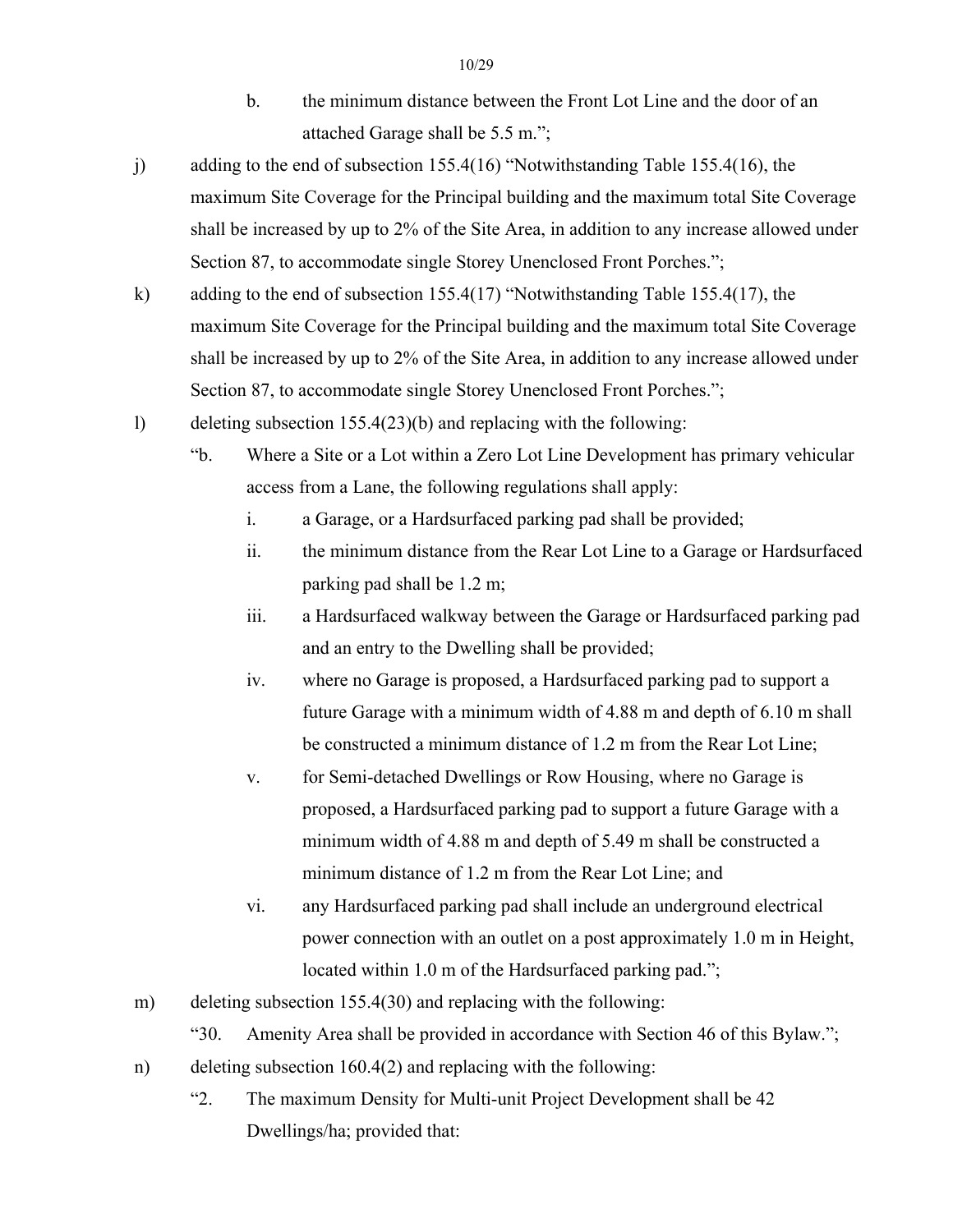- a. this shall be increased by 1 Dwelling/ha for every 6 required resident parking spaces and associated manoeuvring aisles which are provided underground, up to a maximum density of 54 Dwellings/ha. For the purpose of this clause, underground parking shall be covered so as to provide useful Site area that would not otherwise be available. Any projection above the Grade of the surface covering such parking shall be less than 1.0 m; shall not be located in a Front Yard; and, shall be integrated with the design of buildings and landscaping so as to be unobtrusive; and
- b. this shall be increased by an additional 10 Dwellings/ha where Common Amenity Area of at least 2.5 m2 per Dwelling is provided in addition to Amenity Area required by subsection 46(2) and is developed in accordance with Section 46.";
- o) adding subsection 160.5(c) as follows:
	- "c. Notwithstanding Table 160.4(5), the maximum Site Coverage for the Principal Dwelling/building and the maximum total Site Coverage shall be increased by up to 2% of the Site Area, in addition to any increase allowed under Section 87, to accommodate single Storey Unenclosed Front Porches.";
- p) deleting subsection 160.4(6) and replacing with the following:
	- "6. The minimum Front Setback shall be 4.5 m, except that:
		- a. the minimum Front Setback shall be 3.0 m when a Treed Landscaped Boulevard is provided at the front of the Lot and vehicular access is from a Lane; and
		- b. the minimum distance between the Front Lot Line and the door of an attached Garage shall be 5.5 m.";
- q) deleting subsection 160.4(10) and replacing with the following:
	- "10. Amenity Area shall be provided in accordance with Section 46 of this Bylaw.";
- r) deleting subsection 160.4(11) and renumbering accordingly;
- n) deleting the newly renumbered subsection 160.4(13)(a) and replacing with the following:
	- "a. 24 m, provided that the building does not contain more than four separate Garages, outside of the boundaries of the Mature Neighbourhood Overlay (MNO), unless exempted under subsection 160.4(16)(b) of this Zone; or";
- s) deleting the newly renumbered subsection 160.4(16)(b) and replacing with the following: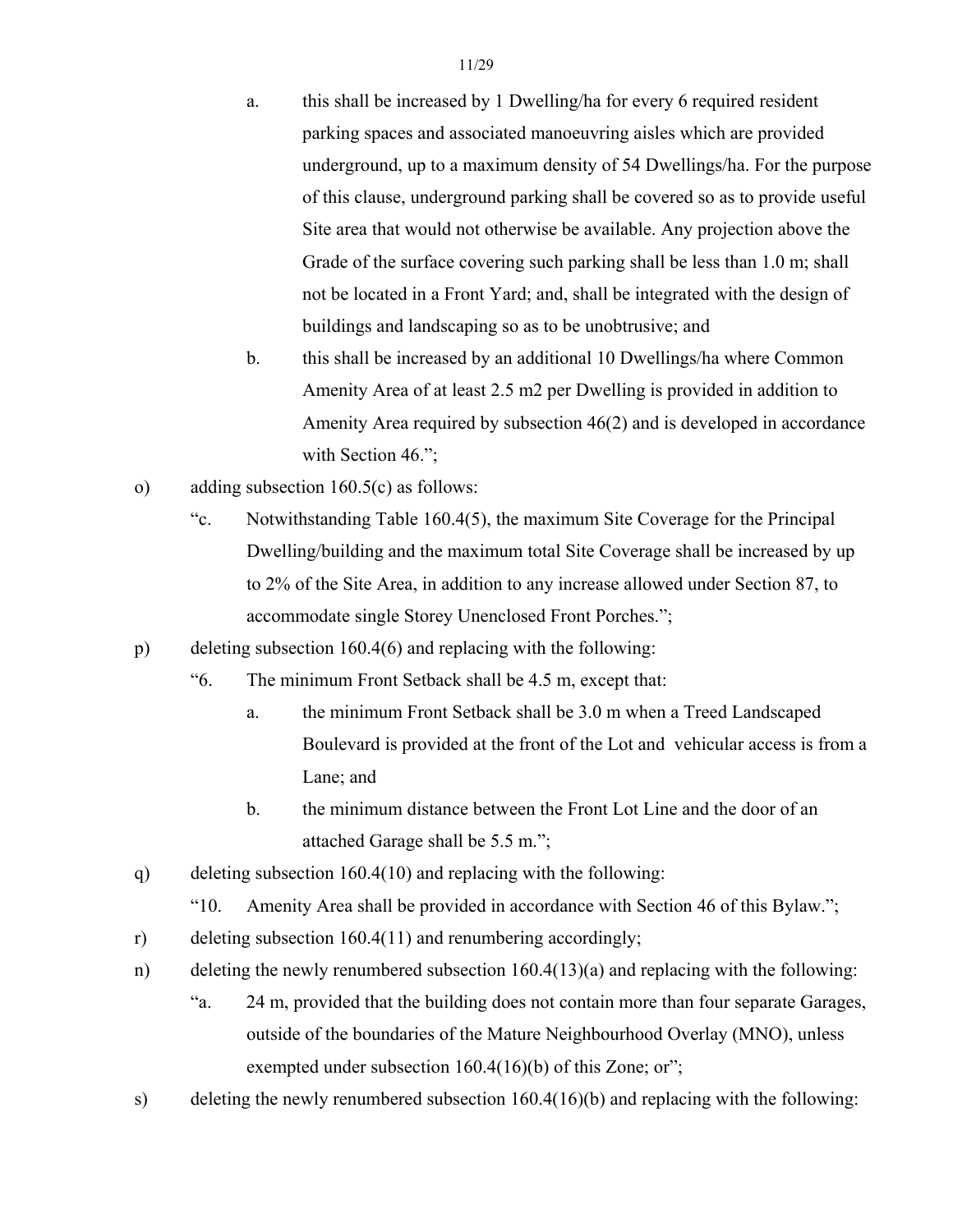- "b. a building containing a rear detached Garages may exceed the maximum width and total number of Garages allowed as specified under subsection 160.4(13)(a) of this Zone, outside the boundaries of the Mature Neighbourhood Overlay (MNO).";
- t) adding subsection  $165.4(1)(d)$  as follows:
	- "d. The maximum Density shall be increased by 10 Dwellings/ha where Common Amenity Area of at least 2.5 m2 per Dwelling is provided in addition to Amenity Area required by subsection 46(2) and is developed in accordance with Section  $46.$ ";
- u) adding to the end of subsection 165.4(8) "Notwithstanding Table 165.4(8), the maximum Site Coverage for the Principal Dwelling/building and the maximum total Site Coverage shall be increased by up to 2% of the Site Area, in addition to any increase allowed under Section 87, to accommodate single Storey Unenclosed Front Porches.";
- v) deleting subsection 165.4(13) and replacing with the following:

"13. Amenity Area shall be provided in accordance with Section 46 of this Bylaw.";

- w) deleting subsection 170.4(2) and replacing with the following:
	- "2. The maximum Density for Multi-unit Project Development shall be 80 Dwellings/ha; provided that:
		- a. this shall be increased by one Dwelling/ha for every six required resident parking spaces and associated manoeuvring aisles which are provided underground, up to a maximum density of 105 Dwellings/ha. For the purpose of this clause, underground parking shall be covered so as to provide useful Site area that would not otherwise be available. Any projection above the Grade of the surface covering such parking shall be less than 1.0 m; shall not be located in a Front Yard; and, shall be integrated with the design of buildings and landscaping so as to be unobtrusive; and
		- b. this shall be increased by an additional 10 Dwellings/ha where Common Amenity Area of at least 2.5 m2 per Dwelling is provided in addition to Amenity Area required by subsection 46(2) and is developed in accordance with Section 46.";
- x) deleting subsection 170.4(4) and replacing with the following:
	- "4. The maximum total Site Coverage shall be 40%, with a maximum of 28% for a principal building and a maximum of 12% for Accessory buildings. Where parking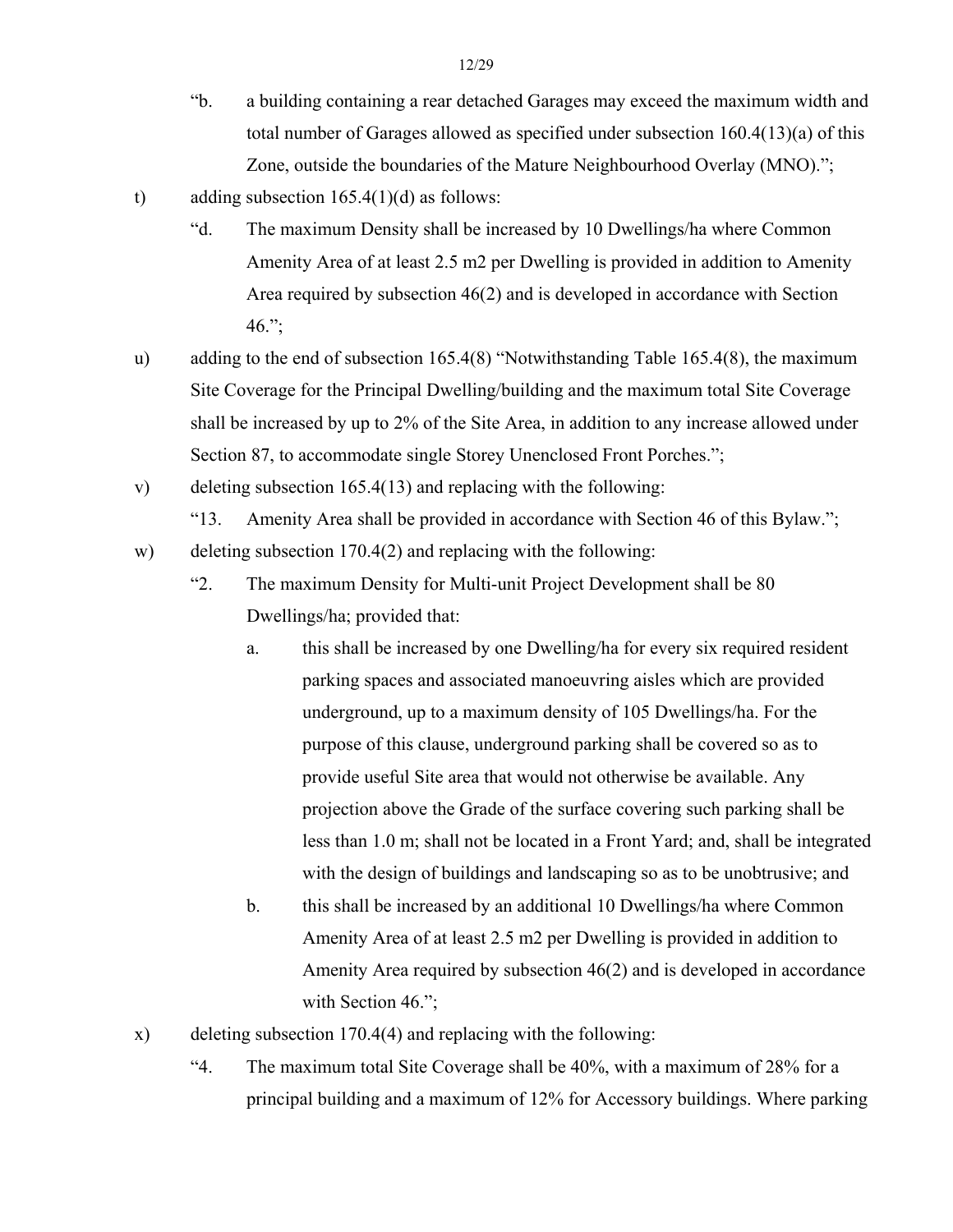is provided underground or Garages are attached or designed as an integral part of Dwellings, the maximum for principal buildings shall be 40%, except that:

- a. the maximum Site Coverage for the Principal Dwelling/building and the maximum total Site Coverage shall be increased by 2% of the Site Area, in addition to any increase allowed under Section 87, to accommodate single Storey Unenclosed Front Porches.";
- y) deleting subsection 170.4(5) and replacing with the following:
	- "5. The minimum Front Setback shall be 4.5 m, except that:
		- a. the minimum Front Setback shall be 3.0 m when a Treed Landscaped Boulevard is provided at the front of the Lot and vehicular access is from a Lane; and
		- b. the minimum distance between the Front Lot Line and the door of an attached Garage shall be 5.5 m.";
- z) deleting subsection 170.4(9) and replacing with the following:
	- "9. Amenity Area shall be provided in accordance with Section 46 of this Bylaw.".
- 3. Bylaw 12800, as amended, The Edmonton Zoning Bylaw is hereby further amended by:
	- a) deleting subsection 170.4(10) and renumbering accordingly;
	- b) deleting subsection 210.4(2) and replacing with the following:
		- "2. The maximum Density shall be 125 Dwellings/ha; and
			- a. this shall be increased by an additional 15 Dwellings/ha where Common Amenity Area of at least 2.5 m2 per Dwelling is provided in addition to Amenity Area required by subsection 46(2) and is developed in accordance with Section 46.";
	- c) deleting subsection 210.4(10) and replacing with the following:
		- "10. Amenity Area shall be provided in accordance with Section 46 of this Bylaw.";
	- d) deleting subsection 220.4(2) and replacing with the following:
		- "2. The maximum Density shall be 224 Dwellings/ha; and
			- a. this shall be increased by an additional 25 Dwellings/ha where Common Amenity Area of at least 2.5 m2 per Dwelling is provided in addition to Amenity Area required by subsection 46(2) and is developed in accordance with Section 46.".
	- e) deleting subsection 220.4(12) and replacing with the following:
		- "12. Amenity Area shall be provided in accordance with Section 46 of this Bylaw.";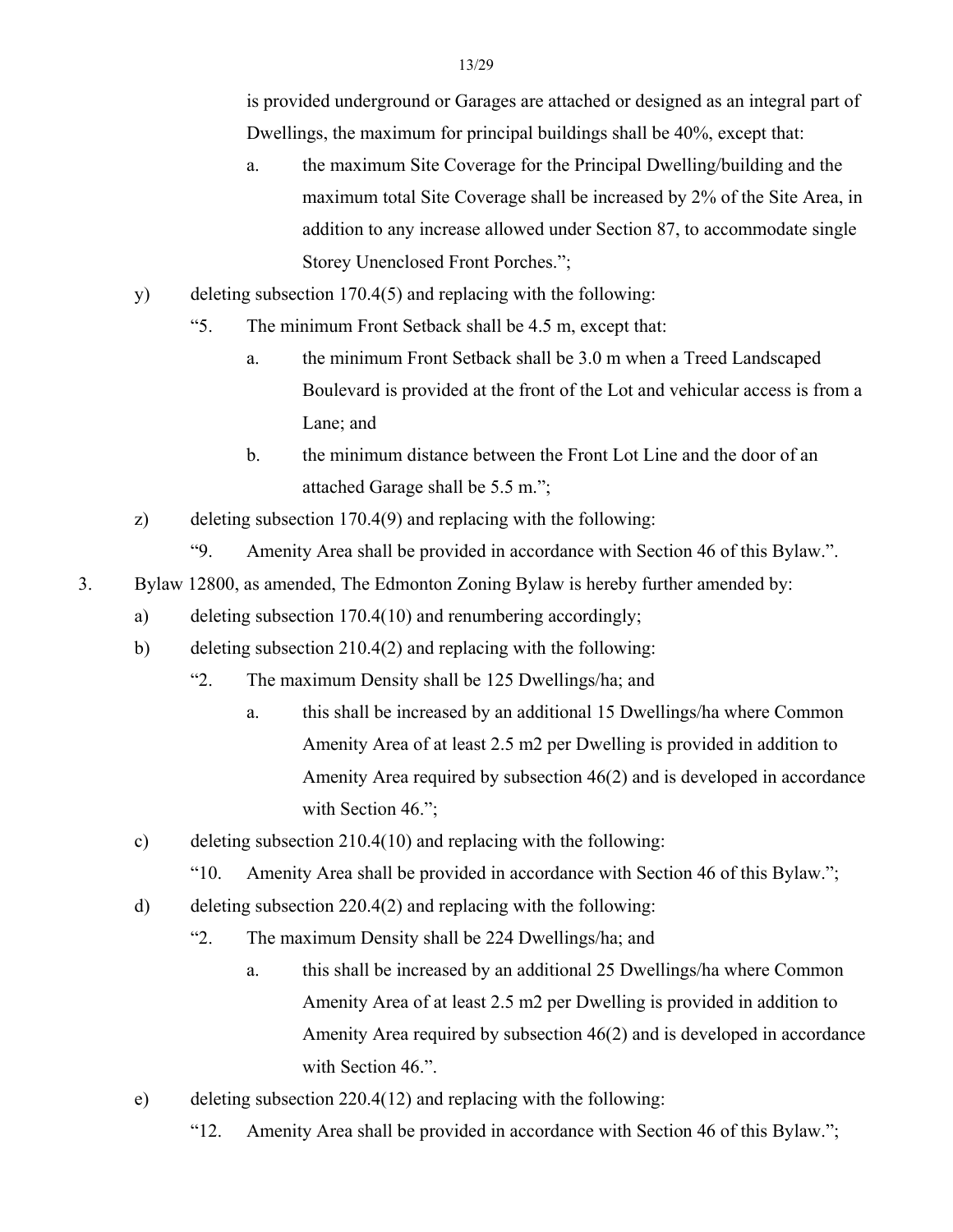- f) deleting subsection 230.4(2) and replacing with the following:
	- "2. The maximum Density shall be:
		- a. 225 Dwellings/ha for any Site less than 1 350 m2; or
		- b. 325 Dwellings/ha for any Site of 1 350 m2 or greater;
		- c. 125 Dwellings/ha for any Site less than 885 m2; and
		- d. the maximum Density shall be increased by an additional 25 Dwellings/ha where Common Amenity Area of at least 2.5 m2 per Dwelling is provided in addition to Amenity Area required by subsection 46(2) and is developed in accordance with Section 46.";
- g) deleting subsection 230.4(10) and replacing with the following:
	- "10. Amenity Area shall be provided in accordance with Section 46 of this Bylaw.";
- h) deleting subsection 310.5(1)(c) and replacing with the following:
	- "c. Amenity Area shall be provided in accordance with Section 46 of this Bylaw.";
- i) deleting subsection 320.5(1) and replacing with the following:
	- 1. Apartment Housing shall be permitted only above the office or retail component of a shopping centre.";
- j) adding subsection 320.5(2) as follows and renumbering accordingly:
	- "2. Amenity Area shall be provided in accordance with Section 46 of this Bylaw.";
- k) adding subsection 320.5(3) as follows and renumbering accordingly:
	- "3. The Apartment Housing component of the development shall be designed and sited so as to minimize any impacts from the commercial component of the development related to noise, traffic circulation or loss of privacy.";
- l) deleting subsection 330.5(1)(c) and replacing with the following:
	- "c. Amenity Area shall be provided in accordance with Section 46 of this Bylaw; and";
- m) deleting subsection 340.5(3)(c) and replacing with the following:
	- "c. Amenity Area shall be provided in accordance with Section 46 of this Bylaw; and";
- n) deleting subsection 360.5(1)(c) and replacing with the following:
	- "c. Amenity Area shall be provided in accordance with Section 46 of this Bylaw."
- o) deleting subsection 370.4(3) and replacing with the following:
	- "3. Amenity Area shall be provided in accordance with Section 46 of this Bylaw.";
- p) deleting subsection 570.4.1(1) and replacing with the following:
	- "1. The maximum Density shall be 42 Dwellings/ha; provided that this shall be increased by 1 Dwelling/ha for every 6 required resident parking spaces and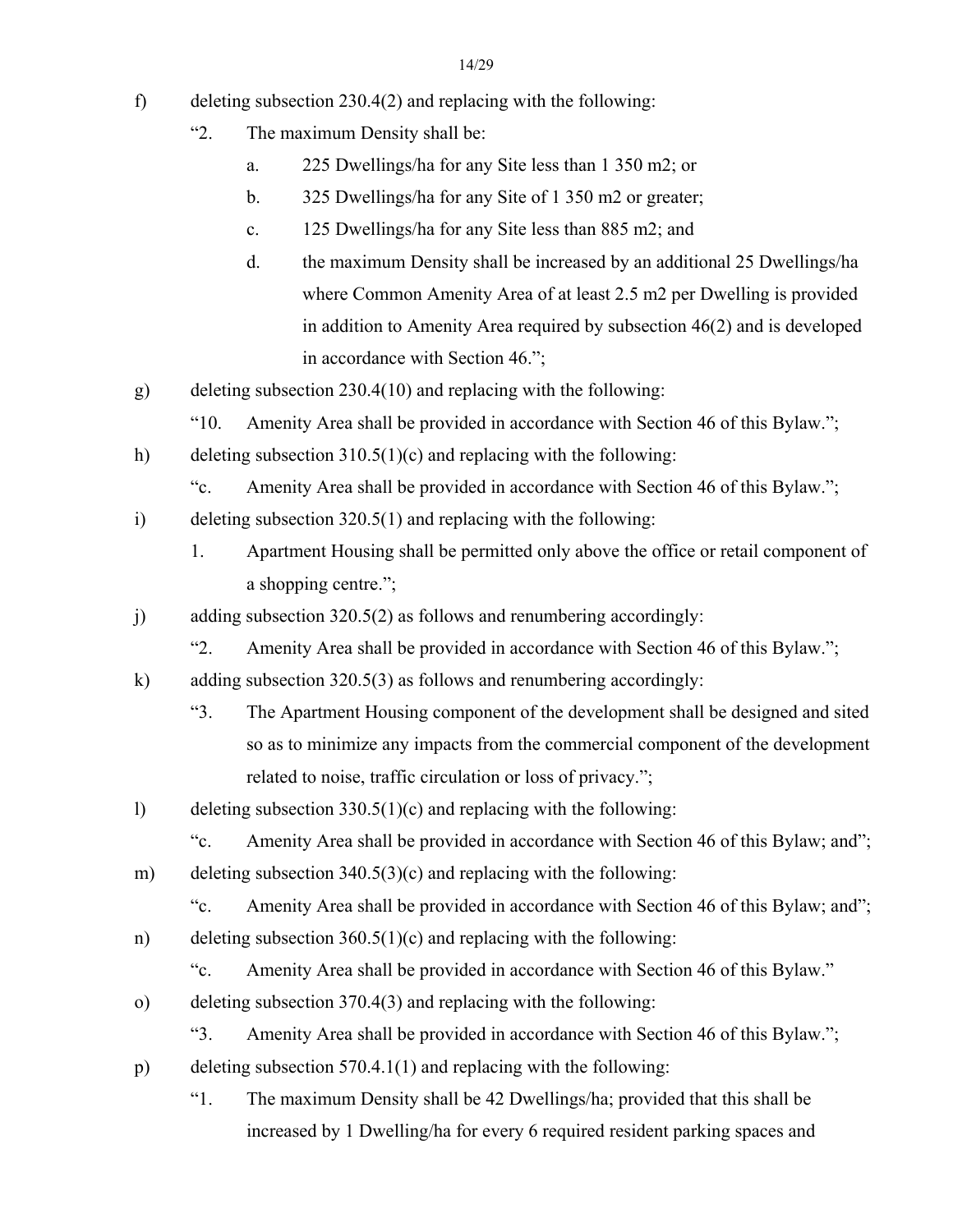associated manoeuvring aisles which are provided underground, up to a maximum density of 54 Dwellings/ha. For the purpose of this clause, underground parking shall be covered so as to provide useful Site area that would not otherwise be available. Any projection above the grade of the surface covering such parking shall be less than 1.0 m; shall not be located in a Front Yard; and, shall be integrated with the design of buildings and landscaping so as to be unobtrusive; and

- a. this shall be increased by an additional 10 Dwellings/ha where Common Amenity Area of at least 2.5 m2 per Dwelling is provided in addition to Amenity Area required by subsection 46(2) and is developed in accordance with Section 46.";
- q) deleting subsection 570.4.1(8) and replacing with the following:
	- "8. Amenity Area shall be provided in accordance with Section 46 of this Bylaw.";
- r) deleting subsection 570.4.1(9) and renumbering accordingly;
- s) deleting subsection 571.4.1(1) and replacing with the following:
	- "1. The maximum Density shall be 42 Dwellings/ha; provided that this shall be increased by 1 Dwelling/ha for every 6 required resident parking spaces and associated manoeuvring aisles which are provided underground, up to a maximum density of 54 Dwellings/ha. For the purpose of this clause, underground parking shall be covered so as to provide useful Site area that would not otherwise be available. Any projection above the grade of the surface covering such parking shall be less than 1.0 m; shall not be located in a Front Setback; and, shall be integrated with the design of buildings and landscaping so as to be unobtrusive; and
		- a. this shall be increased by an additional 10 Dwellings/ha where Common Amenity Area of at least 2.5 m2 per Dwelling is provided in addition to Amenity Area required by subsection 46(2) and is developed in accordance with Section 46.
- t) deleting subsection 571.4.1(8) and replacing with the following:
	- "8. Amenity Area shall be provided in accordance with Section 46 of this Bylaw.";
- u) deleting subsection 571.4.1(9) and renumbering accordingly;
- v) deleting subsection 572.4.1(1) and replacing with the following:
	- "1. The maximum Density shall be 42 Dwellings/ha; provided that this shall be increased by 1 Dwelling/ha for every 6 required resident parking spaces and associated manoeuvring aisles which are provided underground, up to a maximum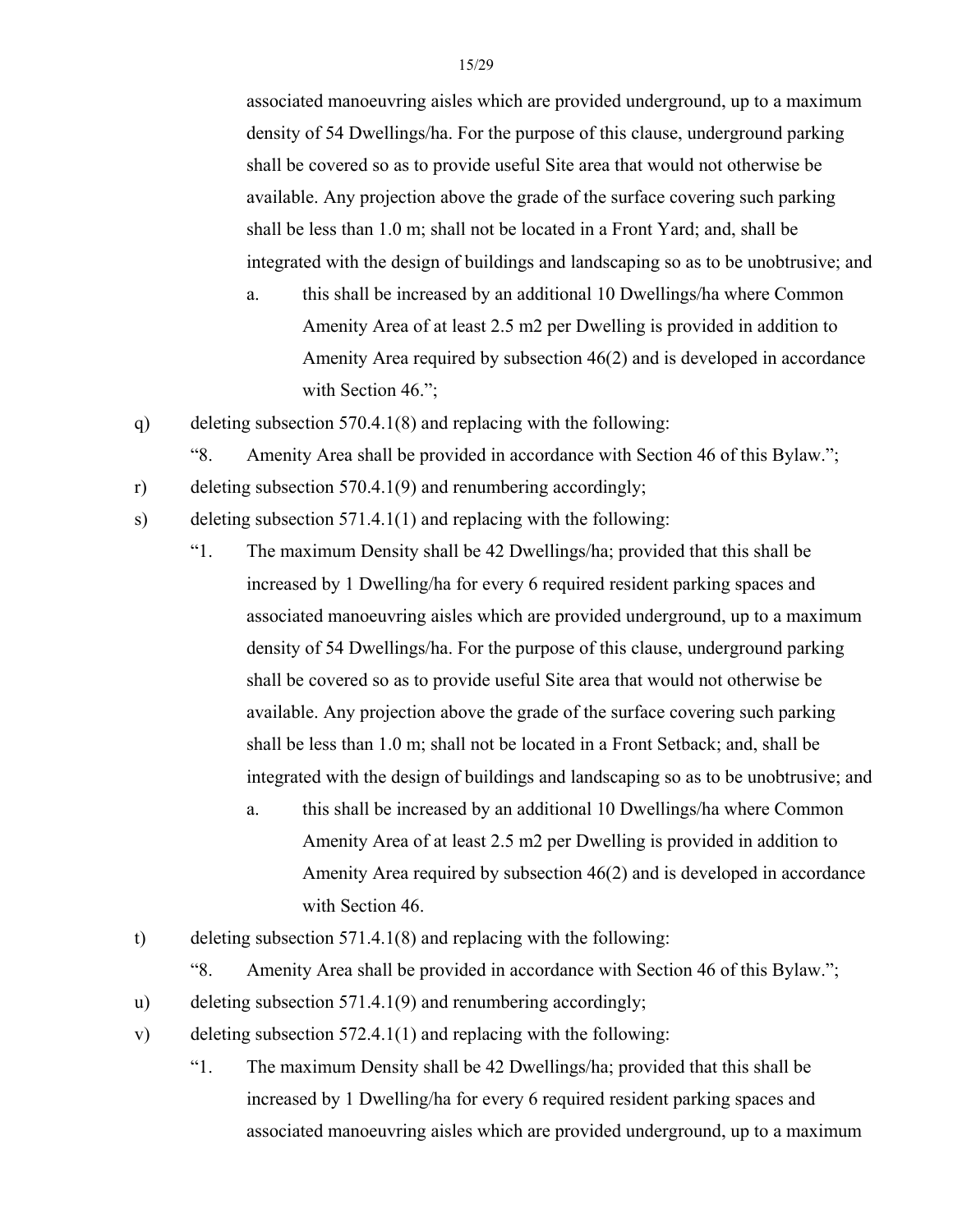density of 54 Dwellings/ha. For the purpose of this clause, underground parking shall be covered so as to provide useful Site area that would not otherwise be available. Any projection above the grade of the surface covering such parking shall be less than 1.0 m; shall not be located in a Front Yard; and, shall be integrated with the design of buildings and landscaping so as to be unobtrusive; and

- a. this shall be increased by an additional 10 Dwellings/ha where Common Amenity Area of at least 2.5 m2 per Dwelling is provided in addition to Amenity Area required by subsection 46(2) and is developed in accordance with Section 46."
- w) deleting subsection 572.4.1(8) and replacing with the following:
	- "8. Amenity Area shall be provided in accordance with Section 46 of this Bylaw.";
- x) deleting subsection 572.4.1(9) and renumbering accordingly;
- y) deleting subsection 573.4.1(1) and replacing with the following:
	- "1. The maximum Density shall be 42 Dwellings/ha; provided that this shall be increased by 1 Dwelling/ha for every 6 required resident parking spaces and associated manoeuvring aisles which are provided underground, up to a maximum density of 54 Dwellings/ha. For the purpose of this clause, underground parking shall be covered so as to provide useful Site area that would not otherwise be available. Any projection above the grade of the surface covering such parking shall be less than 1.0 m; shall not be located in a Front Yard; and, shall be integrated with the design of buildings and landscaping so as to be unobtrusive; and
		- a. this shall be increased by an additional 10 Dwellings/ha where Common Amenity Area of at least 2.5 m2 per Dwelling is provided in addition to Amenity Area required by subsection 46(2) and is developed in accordance with Section 46.
- z) deleting subsection 573.4.1(8) and replacing with the following:
	- "8. Amenity Area shall be provided in accordance with Section 46 of this Bylaw.".
- 4. Bylaw 12800, as amended, The Edmonton Zoning Bylaw is hereby further amended by:
	- a) deleting subsection 573.4.1(9) and renumbering accordingly;
	- b) deleting subsection  $823.4(2)(g)$  and replacing with the following:
		- "g. Elements of the development and of individual dwellings such as windows, doors, balconies, and Amenity Areas should be sited, oriented and designed to minimize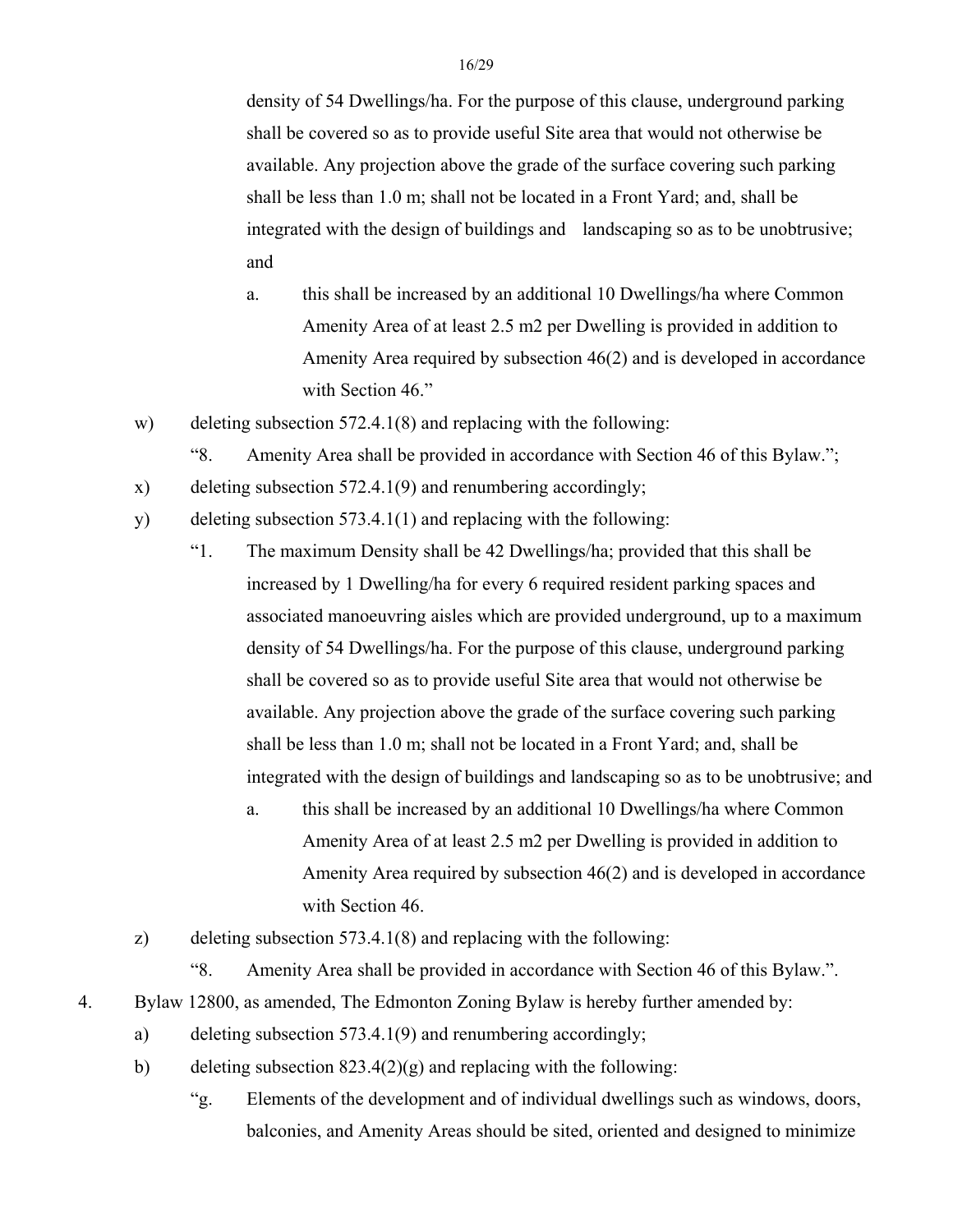their impact on adjacent dwellings, considering such things as daylight, sunlight, ventilation, quiet, visual privacy, shadowing, views, and noise.";

- c) deleting subsection 823.4(3) and renumbering accordingly;
- d) deleting the newly renumbered subsection  $823.4(3)(a)(iii)$  and replacing with the following:
	- "iii. clear delineation of all Amenity Areas at Grade with vertical landscaping features (e.g. hedges, decorative Fences, gates, low walls).";
- e) deleting Table 823.6(2) and replacing with the following:

| Table 823.6(2)               |                                                                                                                                                                                                                              |                                                                                                                                                                                                                        |                                                                                                                                                                                                                                                                                                                                                                                                                         |  |  |
|------------------------------|------------------------------------------------------------------------------------------------------------------------------------------------------------------------------------------------------------------------------|------------------------------------------------------------------------------------------------------------------------------------------------------------------------------------------------------------------------|-------------------------------------------------------------------------------------------------------------------------------------------------------------------------------------------------------------------------------------------------------------------------------------------------------------------------------------------------------------------------------------------------------------------------|--|--|
| <b>Tier</b><br><b>Number</b> | <b>Recipient Parties:</b>                                                                                                                                                                                                    | <b>Affected Parties:</b>                                                                                                                                                                                               | <b>Regulation proposed to</b><br>be varied                                                                                                                                                                                                                                                                                                                                                                              |  |  |
| Tier 1                       | The municipal address and<br>assessed owners of land wholly<br>or partly located within a<br>distance of 60.0 m of the Site<br>of the proposed development<br>and the President of each<br>applicable Community League       | The municipal address and<br>assessed owners of land wholly<br>or partly located within a<br>distance of 60.0 m of the Site<br>of the proposed development<br>and the President of each<br>applicable Community League | $823.4(1)(a) - Building$<br>orientation<br>$823.4(1)(c)$ – Front<br>setback<br>$823.4(1)(b)$ –<br>Determination of front lot<br>line<br>$823.4(1)(f) - Height$<br>$823.4(1)(g) - Building$<br>length<br>$823.4(2)$ – Building design<br>$823.4(3)(a)(ii)$ –<br>Landscaping for entry<br>transitions<br>$823.4(4)$ – Access and<br>parking<br>823.5 - Additional<br><b>Development Regulations</b><br>for Specific Areas |  |  |
| Tier <sub>2</sub>            | The municipal address and<br>assessed owners of land<br>Abutting the Site and directly<br>adjacent across a Lane from the<br>Site of the proposed<br>development and the President<br>of each applicable Community<br>League | The municipal address and<br>assessed owners of land<br>Abutting the Site and directly<br>adjacent across a Lane from<br>the Site of the proposed<br>development                                                       | $823.4(1)(d) - Side setback$<br>$823.4(1)(e)$ – Side Setback<br>abutting a property zoned<br>to allow Single Detached<br>Housing as a Permitted<br>Use or the RF5 Row<br>Housing Zone<br>$823.4(3)(a)(i) - Vertical$<br>landscaping features                                                                                                                                                                            |  |  |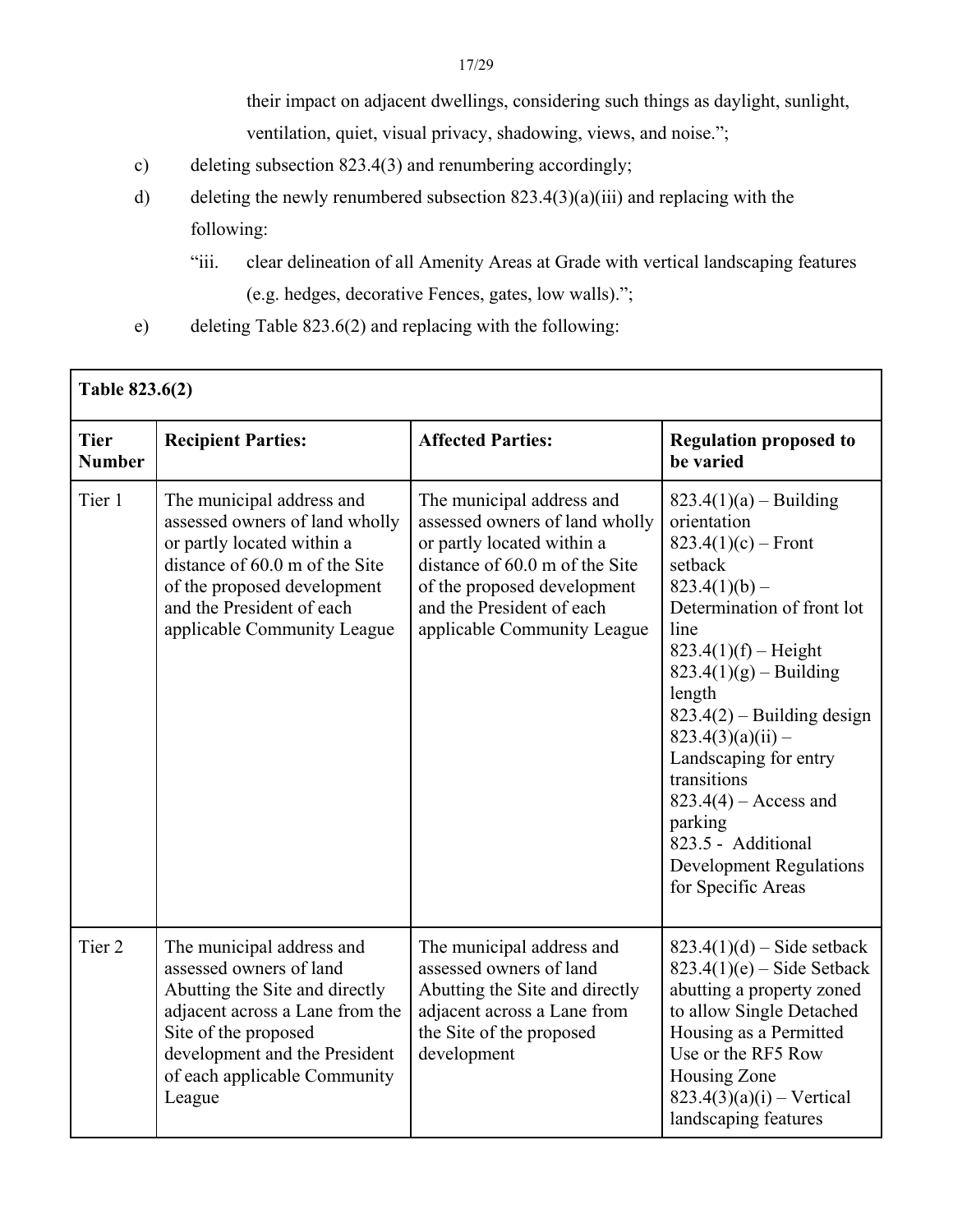|  | $823.4(3)(a)(iii) -$<br>Landscaping to delineate<br><b>Amenity Areas</b><br>$ 823.4(3)(b) - Soil depth$ |
|--|---------------------------------------------------------------------------------------------------------|

f) deleting subsection 910.5.4(d) and replacing with the following:

- "d. Amenity Area
	- i. Notwithstanding subsection 46(2), Amenity Area shall be provided in accordance with the following:
		- A. A minimum Amenity Area of 3% of gross floor area of residential uses, to a maximum of 6% shall be required for buildings over 2000m2 to the satisfaction of the Development Officer. Amenity Areas may include meeting rooms, fitness facilities, outdoor space, and shall be exempt from FAR calculations.
		- B. Non-residential buildings on sites of less than 1350m² shall not be required to provide Amenity Area.
		- C. Non-residential or mixed-use buildings on sites greater than 1350m² shall provide a minimum Amenity Area of 3% on the nonresidential uses to a maximum of 6% of the development. Amenity Areas may include interior landscaped open spaces, arcades, atriums, plazas and gardens and shall be exempt from FAR calculations.".
- g) deleting subsection 910.6.4(d) and replacing with the following:
	- "d. Amenity Area:
		- i. Notwithstanding subsection 46(2), Amenity Areas shall be provided in accordance with the following:
			- A. A minimum Amenity Area of 3% of gross floor area of residential uses, to a maximum of 6%, shall be required for buildings over 2000m2 to the satisfaction of the Development Officer. Amenity Areas may include meeting rooms, fitness facilities, outdoor space, and shall be exempt from FAR calculations. The Development Officer will review Amenity Area provision to ensure it meets the intent.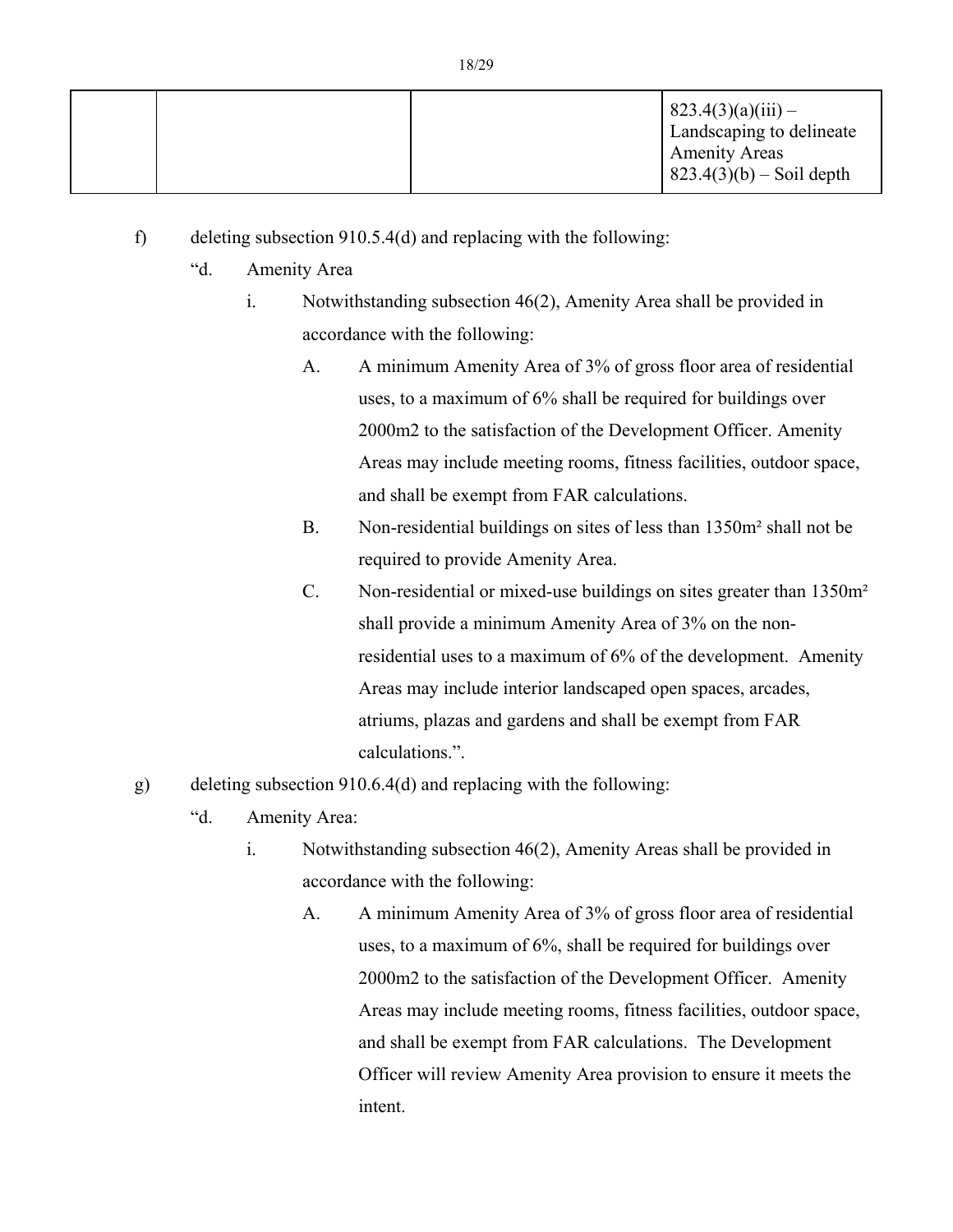- 19/29
- B. Non-residential buildings on sites of less than 1350m2 shall not be required to provide Amenity Area.
- C. Non-residential or mixed-use buildings on sites greater than 1350m2 shall provide a minimum Amenity Area of 3% on the nonresidential uses, to a maximum of 6%. Amenity Areas may include interior landscaped open spaces, arcades, atriums, plazas and gardens and shall be exempt from FAR calculations.
- D. Developments on sites larger than 3000m2 shall provide:
	- 1. An additional 5% of the site area developed as open space in the form of parks, plazas, atriums and publicly accessible spaces at Grade for the benefit of residents or tenants; and
	- 2. In large developments, mid block breaks and access shall be provided to facilitate pedestrian access to other walkways, laneway or interior courtyards.";
- h) deleting subsection 910.7.4(d) and replacing with the following:
	- "d. Amenity Area:
		- i. Notwithstanding subsection 46(2), Amenity Area shall be provided in accordance with the following:
			- A. a minimum Amenity Area of 3% of the non-residential Floor Area shall be provided and such Amenity Area shall be exempted from Floor Area calculations to a maximum of 6% of the Floor Area of the development. Such Amenity Areas may include courtyards, interior landscaped open space, arcades, plazas, atriums and seating areas;
			- B. non-residential buildings of less than 1 394 m2 shall not be required to provide the 3% Amenity Area; and
			- C. Amenity Area for Apartment Housing shall not be required."
- i) deleting subsection 910.8.4(f) and replacing with the following:
	- "f. Amenity Area
		- i. Notwithstanding subsection 46(2), Amenity Areas shall be provided in accordance with the following:
			- A. A minimum Amenity Area of 3% of gross floor area of residential uses, to a maximum of 6% shall be required for buildings over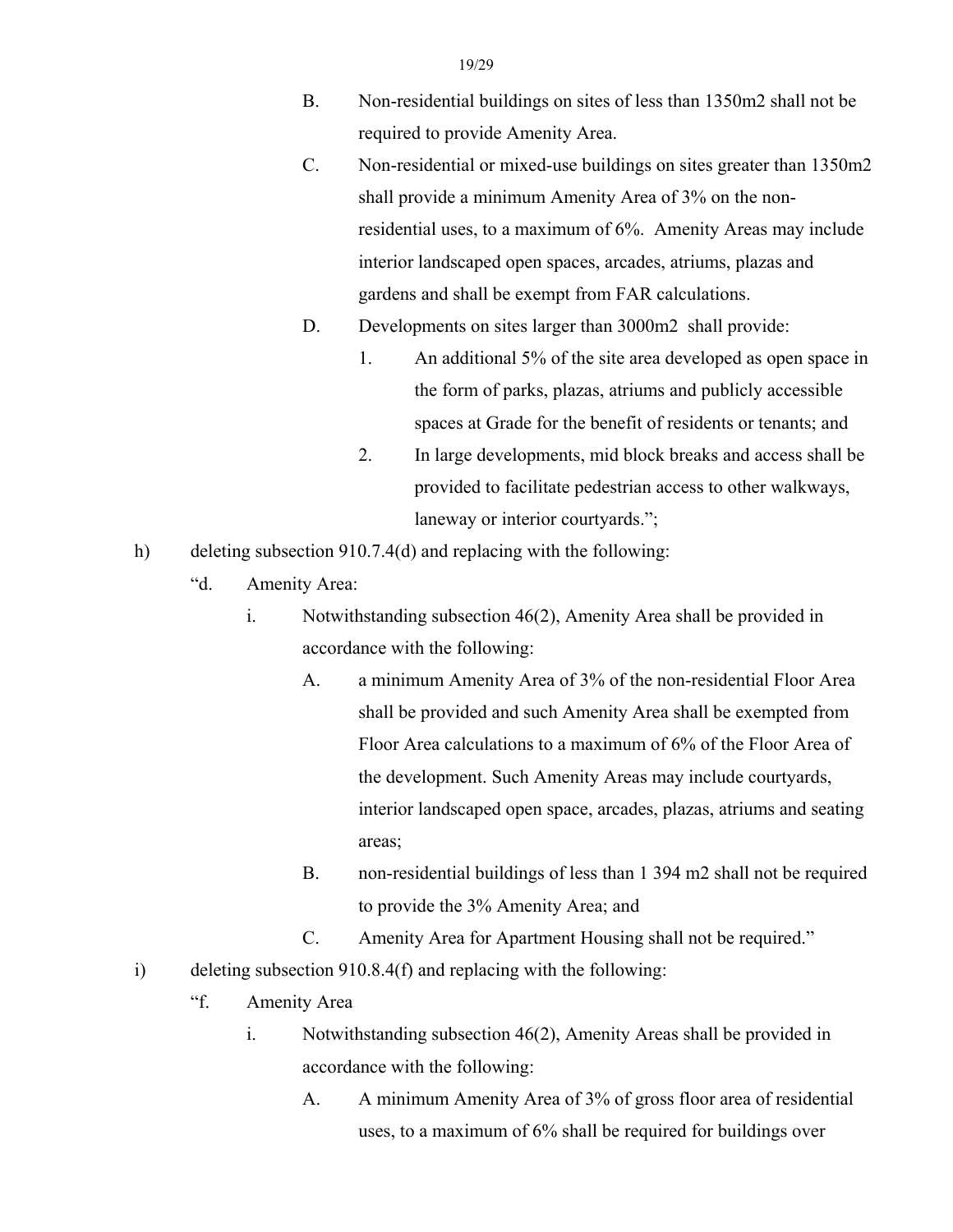2000m2 to the satisfaction of the Development Officer, but in no case shall the Amenity Area be less than 6 m2 per unit. Amenity Areas may include meeting rooms, fitness facilities, outdoor space, balconies, and shall be exempt from FAR calculations. The Development Officer will review amenity area provision to ensure it meets the intent.

- B. A minimum Private Outdoor Amenity Area of 15m² per dwelling shall be provided where any part of the dwelling unit is contained at Grade.
- C. Developments shorter than 26m on sites 700m2 or less, shall be designed to provide common outdoor open space at Grade, podium level or roof level and shall have a minimum Amenity Area of 45m2.
- j) deleting subsection 910.9.4(d) and replacing with the following:
	- "d. Amenity Area:
		- i. Notwithstanding subsection 46(2), Amenity Areas shall be provided in accordance with the following:
			- A. For Residential Uses, a minimum Amenity Area of 3% of gross floor area, to a maximum of 6% shall be required for buildings over 2000m2 to the satisfaction of the Development Officer. Amenity Areas may include meeting rooms, fitness facilities, outdoor space, balconies and shall be exempt from FAR calculations. The Development Officer will review Amenity Area provision to ensure it meets the intent.
			- B. Non-residential buildings on sites of less than 1350m2 shall not be required to provide Amenity Area.
			- C. Non-residential or mixed-use buildings on sites greater than 1350m2 shall provide a minimum Amenity Area of 3% on the nonresidential uses, to a maximum of 6%. Such Amenity Area may include interior landscaped open spaces, arcades, atriums, plazas and gardens and shall be exempt from FAR calculations.";
- k) deleting subsection 910.10.4(f) and replacing with the following:
	- "f. Amenity Area: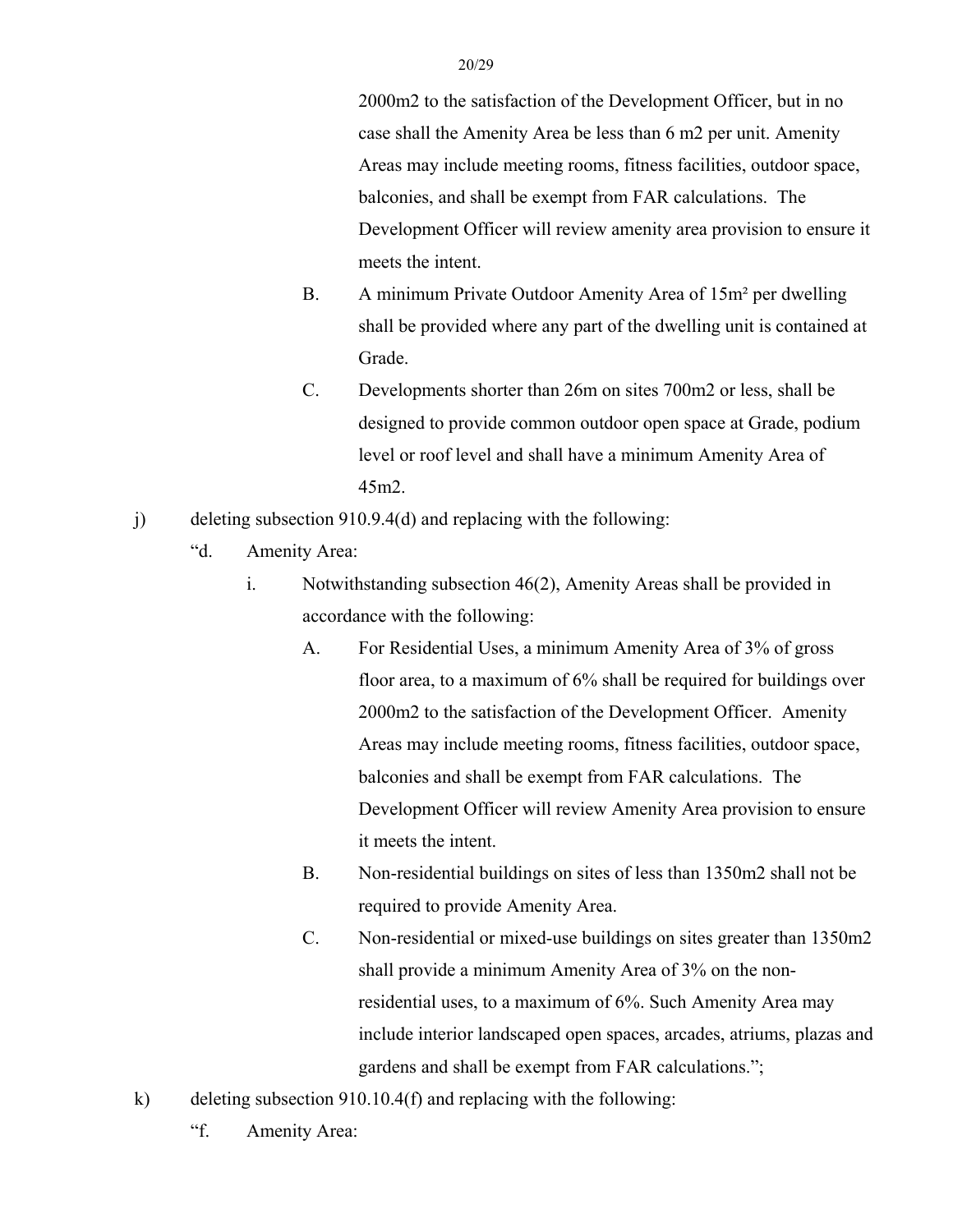- i. Notwithstanding subsection 46(2), Amenity Area shall be provided in accordance with the following:
	- A. A minimum Amenity Area of 3% of gross floor area of residential uses, to a maximum of 6%, shall be required for buildings over 2000m2 to the satisfaction of the Development Officer, but in no case shall be less than 6 m2 per unit. Amenity Areas may include meeting rooms, fitness facilities, and outdoor spaces. The Development Officer will review Amenity Area provision to ensure it meets the intent.
	- B. A minimum Amenity Area of 3% of the non-residential floor area to a maximum of 6% shall be provided. Amenity Areas may include courtyards, interior landscaped open space, arcades, plazas, atriums, gardens and seating areas.
	- C. Notwithstanding the above, non-residential buildings of sites less than 1390m² shall not be required to provide the 3% Amenity Area.
	- D. Amenity Areas contained within the building footprint shall be exempt from FAR calculation.";
- l) deleting subsection 910.11.4(e)
	- "e. Amenity Area
		- i. Notwithstanding subsection 46(2), Amenity Area shall be provided in accordance with the following:
			- A. Residential Uses or residential conversions containing 3 or more dwelling units shall provide a minimum Amenity Area(s) of 3% of Gross Floor Area of Residential Uses, to a maximum total area of 6% to the satisfaction of the Development Officer, but in no case shall be less than 6 m2 per unit. Amenity Areas may include, but are not limited to, meeting rooms, fitness facilities, balconies and outdoor spaces.
			- B. A minimum of 3% of Non-residential Floor Area shall be required to provide amenity area which may include courtyards, interior landscaped open space, arcades, plazas, atriums, gardens and seating areas;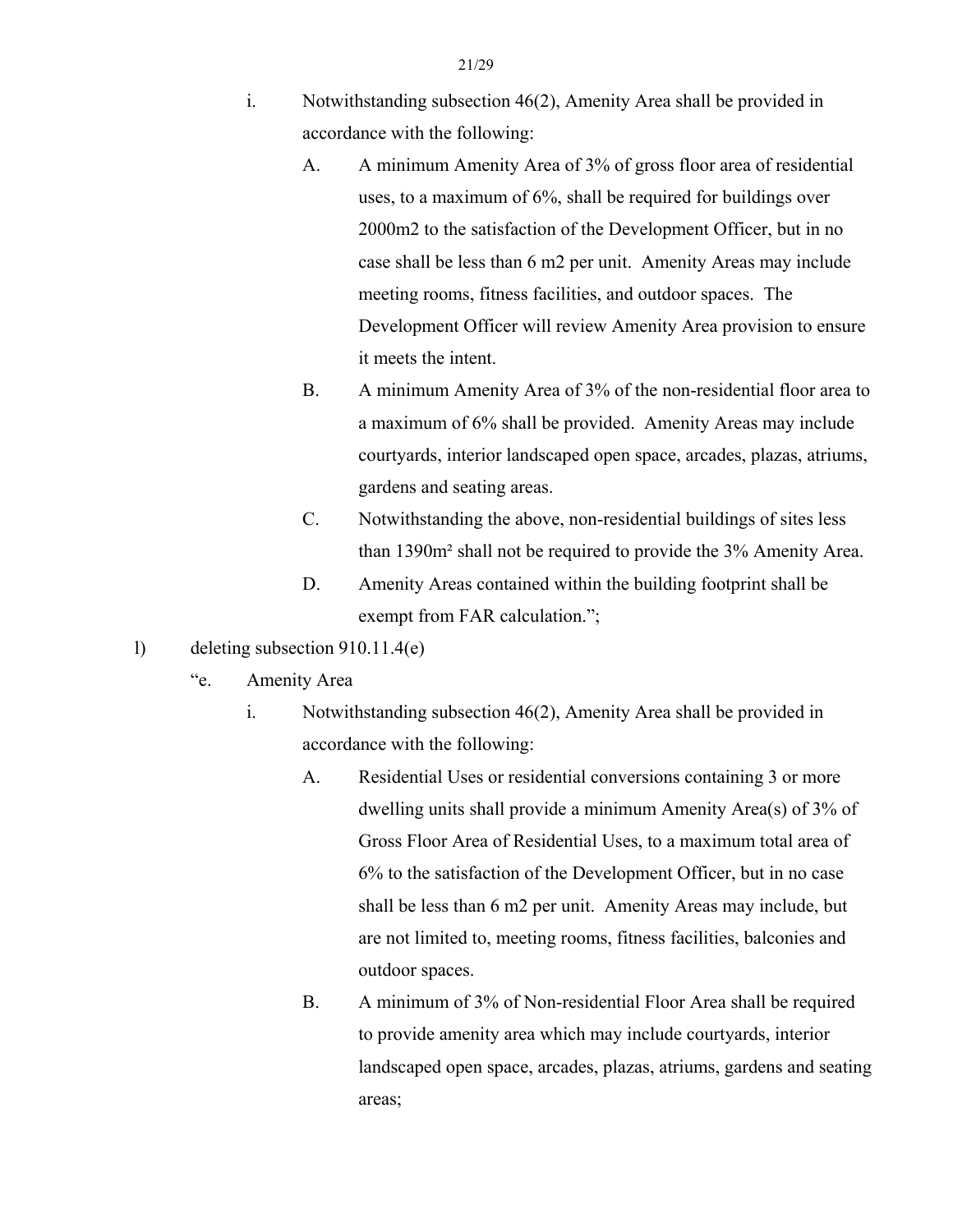- C. Notwithstanding the above, non-residential buildings on sites less than 1,394m² shall not be required to provide the 3% Amenity Area.":
- m) deleting subsection 910.12.4(d) and replacing with the following:

## "**d. Amenity Area**

- i. Notwithstanding subsection 46(2), Amenity Area shall be provided in accordance with the following:
	- A. A minimum Amenity Area of 3% of the gross floor area of residential uses to a maximum of 10% shall be required for buildings over 2000m2 to the satisfaction of the Development Officer. Amenity Areas may include meeting rooms, fitness facilities, outdoor space, and shall be exempt from FAR calculations.
	- B. Non-residential buildings on sites of less than 1350m² shall not be required to provide Amenity Area.
	- C. Non-residential or mixed use buildings on sites greater than 1350m² shall provide a minimum Amenity Area of 4% of the gross floor area on the non-residential uses to a maximum of 10% and may be aggregated on the whole site. Such Amenity Area may include, but is not limited to, interior and exterior landscaped open spaces, arcades, Rooftop Terraces, atriums and plazas, and shall be exempt from FAR calculations.
	- D. Required open space shall achieve design excellence and may be located at or above Grade or on rooftops. Parking Areas, Driveways and service access shall not be included as open space.
	- E. A diversity of open space shall be provided throughout the development, designed to accommodate year-round use. Open space shall include, but is not limited to: space devoted to public gatherings, pedestrian movement and other social and recreational functions.
	- F. Public spaces shall support a variety of outdoor activities such as standing, sitting, strolling, conversing and dining.";
- n) deleting subsection 920.5(3)(i) and renumbering accordingly;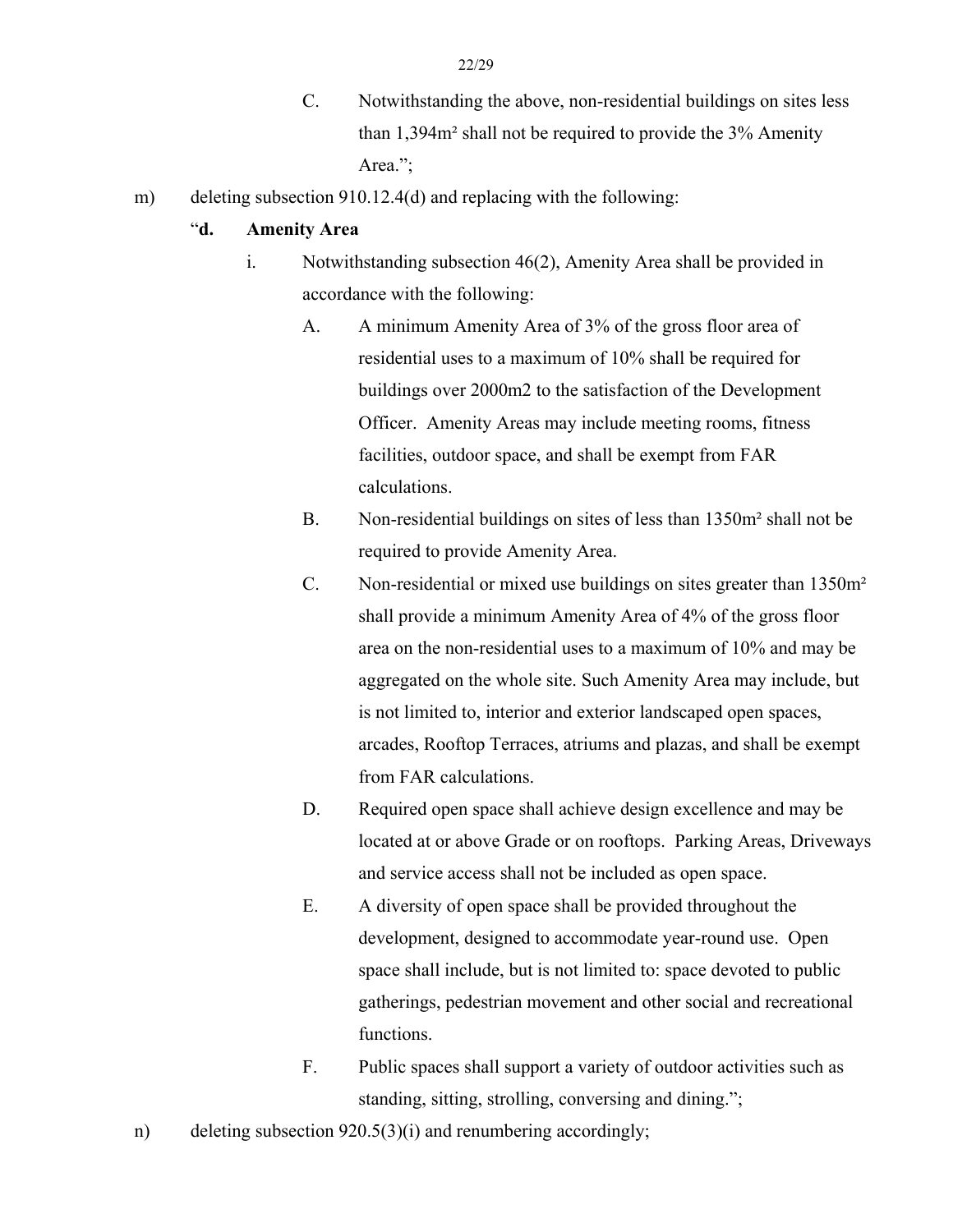- o) deleting subsection 920.6(3)(l) and renumbering accordingly;
- p) deleting subsection 920.8(4)(o) and renumbering accordingly;
- q) deleting subsection 920.9(4)(p) and renumbering accordingly;
- r) deleting subsection 920.10(3)(l) and replacing with the following:
	- "l. Amenity Area shall be provided in accordance with Section 46 of this Bylaw.";
- s) deleting subsection 920.10(3)(m) and replacing with the following:
	- "m. Notwithstanding Section 46, a minimum Amenity Area of 9.0 m2 per Family Oriented Dwelling shall be provided and developed as children's' play space and be aggregated into areas of not less than 50 m2 for developments containing 20 or more Family Oriented Dwellings;";
- t) adding subsection  $940.5(5)(e)(iv)$  as follows:
	- "iv. Notwithstanding i), ii), and iii) above, the maximum Site Coverage for the principal building and the maximum total Site Coverage shall be increased by up to 2% of the Site Area, in addition to any increase allowed under Section 87, to accommodate single Storey Unenclosed Front Porches.";
- u) deleting subsection  $940.5(5)(p)$  and replacing with the following:
	- "p. Amenity Area shall be provided in accordance with Section 46 of this Bylaw.";
- v) deleting subsection  $940.6(5)(r)(ii)$  and replacing with the following:
	- "ii. Amenity Area shall be provided in accordance with Section 46 of this Bylaw;";
- w) deleting subsection 940.9(5) (e) and replacing with the following:
	- "e. The maximum total Site Coverage:
		- i. for Sites with a Site Width less than 12.0 m shall not exceed 49% Site Coverage, with a maximum of 35% for a principal building and a maximum of 14% for Accessory buildings. Where a Garage is attached to or designed as an integral part of a Dwelling, the maximum Site Coverage for the principal building shall be 49%;
		- ii. for Sites with a Site Width of 12.0 m or greater shall not exceed 47% Site Coverage, with a maximum of 33% for a principal building and a maximum of 14% for Accessory buildings. Where a Garage is attached to or designed as an integral part of a Dwelling, the maximum Site Coverage for the principal building shall be 45%;
		- iii. notwithstanding i) and ii) above, the maximum site coverage for Row Housing Dwellings shall not exceed 49% Site Coverage, with a maximum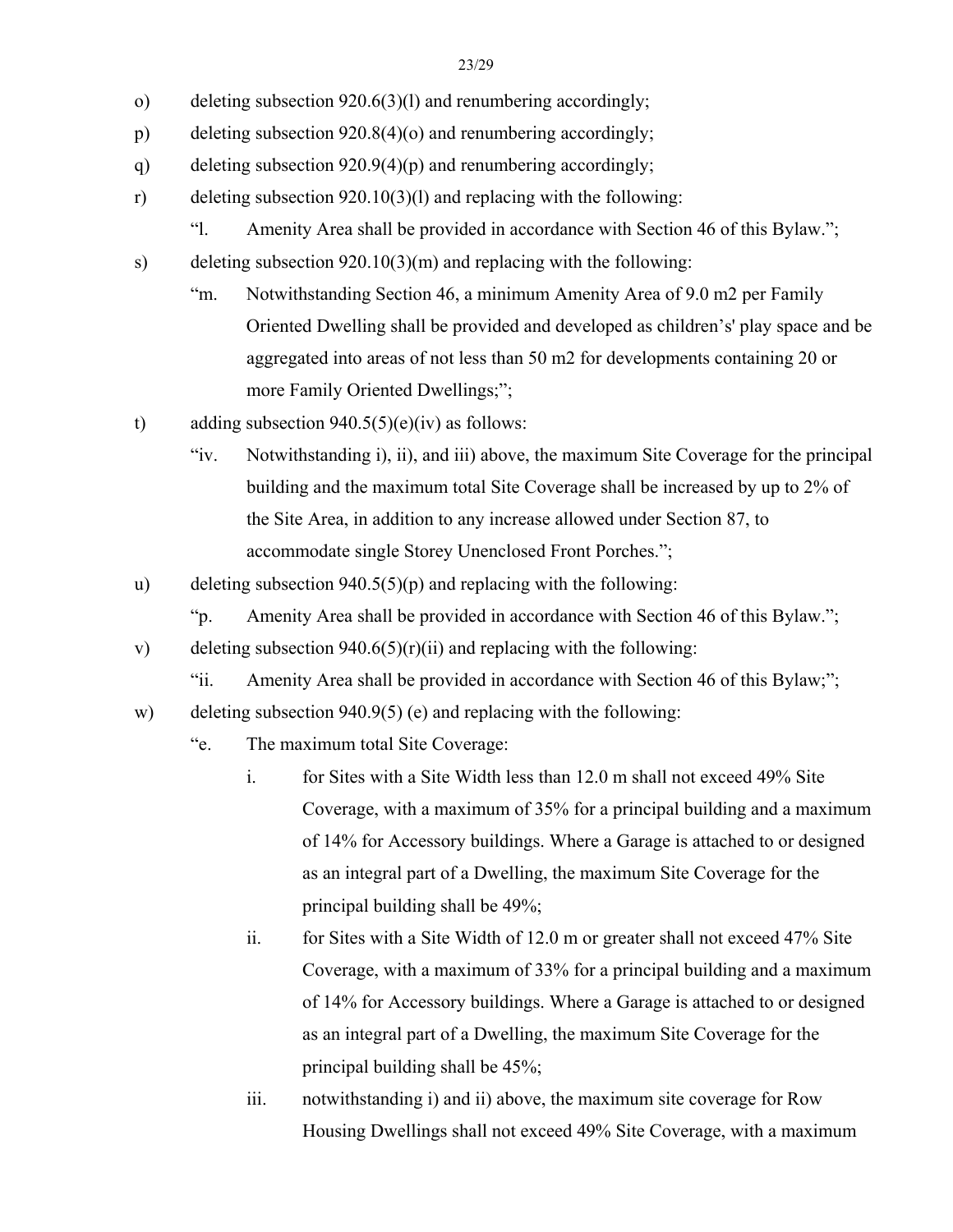of 35% for a principal building and a maximum of 14% for Accessory buildings. Where a Garage is attached to or designed as an integral part of a Dwelling, the maximum Site Coverage for the principal building shall be 49%; and

- iv. Notwithstanding i), ii), and iii) above the maximum Site Coverage for the principal building and the maximum total Site Coverage shall be increased by up to 2% of the Site Area, in addition to any increase allowed under Section 87, to accommodate single Storey Unenclosed Front Porches.";
- x) deleting subsection  $940.9(5)(n)$  and replacing with the following:

"n. Amenity Area shall be provided in accordance with Section 46 of this Bylaw.";

- y) deleting subsection 950.4(3)(t) and replacing with the following:
	- "t. Notwithstanding Section 46, minimum Amenity Area shall be 5.0 m2 for each Dwelling;";
- z) deleting subsection 950.5(3)(i) and replacing with the following:
	- "i. Amenity Area shall be provided in accordance with Section 46 of this Bylaw;".
- 5. Bylaw 12800, as amended, The Edmonton Zoning Bylaw is hereby further amended by:
	- a) deleting subsection 950.5(3)(l) and renumbering accordingly;
	- b) deleting subsection 960.4(4)(k) and replacing with the following:

"k. Amenity Area shall be provided in accordance with Section 46 of this Bylaw.";

- c) adding to the end of subsection 980.5(h) "Notwithstanding Table 3, the maximum Site Coverage for the principal building and the maximum total Site Coverage shall be increased by up to 2% of the Site Area, in addition to any increase allowed under Section 87, to accommodate single Storey Unenclosed Front Porches.";
- d) deleting subsection 980.5(o) and replacing with the following:
	- "o. For the development of Row Housing the following regulations shall apply:
		- i. The maximum Density for Multi-unit Project Developments shall be 42 Dwellings/ha, except;
			- A. this shall be increased by 1 Dwelling/ha for every 6 required resident parking spaces and associated maneuvering aisles which are provided underground, up to a maximum density of 54 Dwellings/ha. For the purpose of this clause, underground parking shall be covered so as to provide useful Site area that would not otherwise be available. Any projection above the Grade of the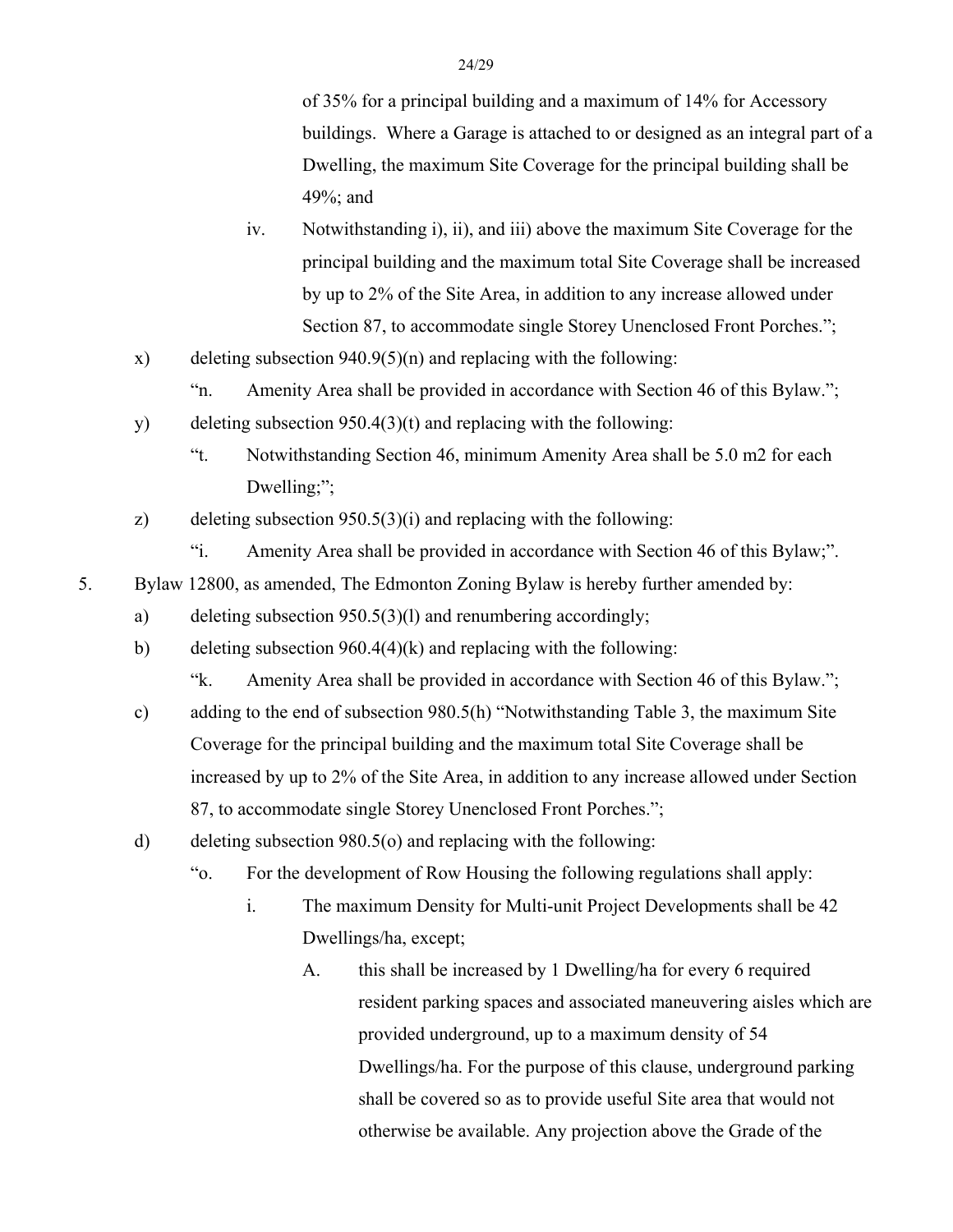surface covering such parking shall be less than 1.0 m; shall not be located in a required Front Setback and shall be integrated with the design of buildings and landscaping so as to be unobtrusive; and

- B. this shall be increased by an additional 10 Dwellings/ha where Common Amenity Area of at least 2.5 m2 per Dwelling is provided in addition to Amenity Area required by subsection 46(2) and is developed in accordance with Section 46.
- ii. Dwellings shall meet the following criteria:
	- A. a minimum of two bedrooms;
	- B. individual and private access to Grade; and
	- C. direct access to Amenity Area.";
- e) deleting subsection 980.5(s) and replacing with the following:
	- "s. Amenity Area shall be provided in accordance with Section 46 of this Bylaw.";

f) deleting subsection 980.5(t) and renumbering accordingly;

- g) adding to the end of subsection 995.5(i) "Notwithstanding Table 1, the maximum Site Coverage for the principal building and the maximum total Site Coverage shall be increased by up to 2% of the Site Area, in addition to any increase allowed under Section 87, to accommodate single Storey Unenclosed Front Porches.";
- h) deleting subsection 995.5(o) and replacing with the following:
	- "o. For the development of Row Housing under this Section the following regulations shall apply:
		- i. The maximum Density for Multi-unit Project Developments shall be 42 Dwellings/ha, except that;
			- A. this shall be increased by 1 Dwelling/ha for every 6 required resident parking spaces and associated maneuvering aisles which are provided underground, up to a maximum density of 54 Dwellings/ha. For the purpose of this clause, underground parking shall be covered so as to provide useful Site area that would not otherwise be available. Any projection above the Grade of the surface covering such parking shall be less than 1.0 m; shall not be located in a required Front Setback and shall be integrated with the design of buildings and landscaping; and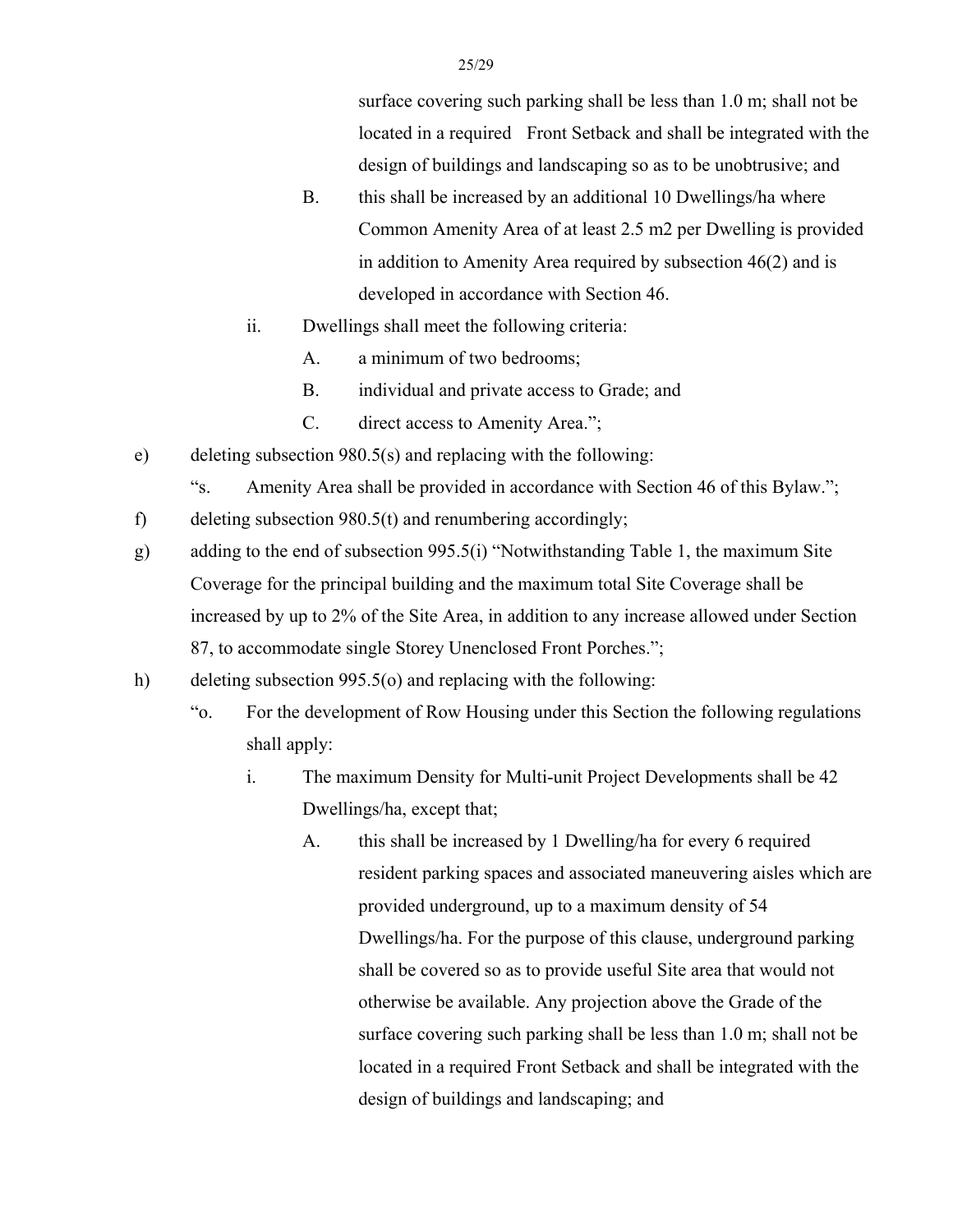- B. this shall be increased by an additional 10 Dwellings/ha where Common Amenity Area of at least 2.5 m2 per Dwelling is provided in addition to Amenity Area required by subsection 46(2) and is developed in accordance with Section 46.
- ii. Dwellings shall meet the following criteria:
	- A. A minimum of two bedrooms;
	- B. Individual and private access to Grade; and
	- C. Direct access to Amenity Area.";
- i) deleting subsection  $995.5(p)(iii)(B)$  and replacing with the following:
	- "B. the minimum distance from the Rear Lot Line to a Garage or Parking Area shall be 1.2 m.";
- j) deleting subsection  $995.5(v)$  and replacing with the following:
	- "v. Amenity Area shall be provided in accordance with Section 46.";
- k) deleting subsection 997.8.4(k) and replacing with the following:
	- "k. Notwithstanding subsection 46, Amenity Area shall be provided in accordance with the following:
		- i. Where Private Outdoor Amenity Area is provided the minimum dimension shall be 2 m;
		- ii. Where a Dwelling has an individual external access at grade, and no outdoor Common Amenity Area is provided for on the Site, a minimum of 30 m2 of Private Outdoor Amenity Area shall be provided. This Private Outdoor Amenity Area may be provided in the Front Yard where the minimum depth of the Front Yard is 2 m;
		- iii. Where a Dwelling has an individual external access at grade, and outdoor Common Amenity Area is provided for on the Site, a minimum of 15 m2 of Private Outdoor Amenity Area shall be provided. This Private Outdoor Amenity Area may be provided in the Front Yard where the minimum depth of the Front Yard is 2 m;
		- iv. For Dwellings located above the first Storey of a building, a minimum Amenity Area of 7.5 m2 per Dwelling unit on the Site shall be provided;
		- v. For all Multi-unit Project Developments containing 20 or more Dwelling units, a minimum of 2.5 m2 of Amenity Area per Dwelling unit shall be provided as outdoor Common Amenity Area which shall not be located in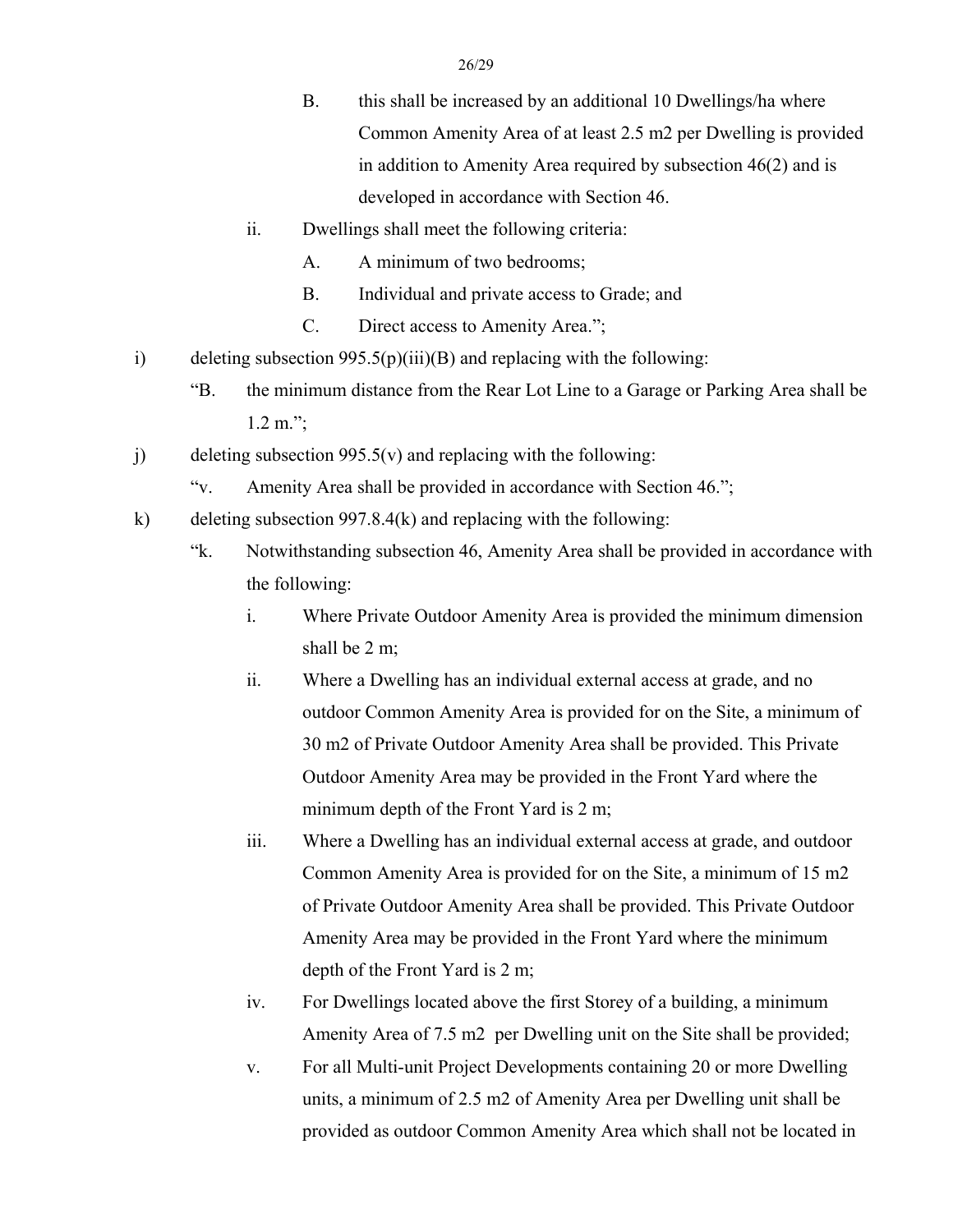any required Setback unless the Setback directly abuts a Site zoned BP and shall be aggregated into areas of not less than 50 m2; and

- vi. Amenity Area may be provided on Rooftop Terraces.";
- l) deleting subsection 997.9.4(j) and replacing with the following:
	- "j. Notwithstanding subsection 46, Amenity Area shall be provided in accordance with the following:
		- i. Where Private Outdoor Amenity Area is provided the minimum dimension shall be 2 m;
		- ii. Where a Dwelling has an individual external access at grade, and no outdoor Common Amenity Area is provided on the Site, a minimum of 30 m2 of Private Outdoor Amenity Area shall be provided. This Private Outdoor Amenity Area may be provided in the Front Yard where the minimum depth of the Front Yard is 2 m;
		- iii. Where a Dwelling has an individual external access at grade, and outdoor Common Amenity Area is provided on the Site, a minimum of 15 m2 of Private Outdoor Amenity Area shall be provided. This Private Outdoor Amenity Area may be provided in the Front Yard where the minimum depth of the Front Yard is 2 m;
		- iv. For Dwellings located above the ground Storey of a building a minimum Amenity Area of 7.5 m2 per Dwelling unit on the Site shall be provided;
		- v. Except for developments which contain less than 20 Dwelling units, a minimum of 2.5 m2 of Amenity Area per Dwelling unit shall be provided as outdoor Common Amenity Area which shall not be located in any required Setback unless the Setback directly abuts a Site zoned BP and shall be aggregated into areas of not less than 50 m2;
		- vi. Notwithstanding the above, where an Apartment Building contains 20 or more Dwelling units and has commercial uses located on the ground floor, except for Live Work Units, a minimum of 2.5 m2 of Amenity Area per Dwelling unit shall be provided as indoor and/or outdoor Common Amenity Area(s) on the Site. Where outdoor Common Amenity Area is provided at grade it shall not be located in any required Setback, unless the Setback directly abuts a Site zoned BP, and shall be aggregated into areas of not less than 50 m2; and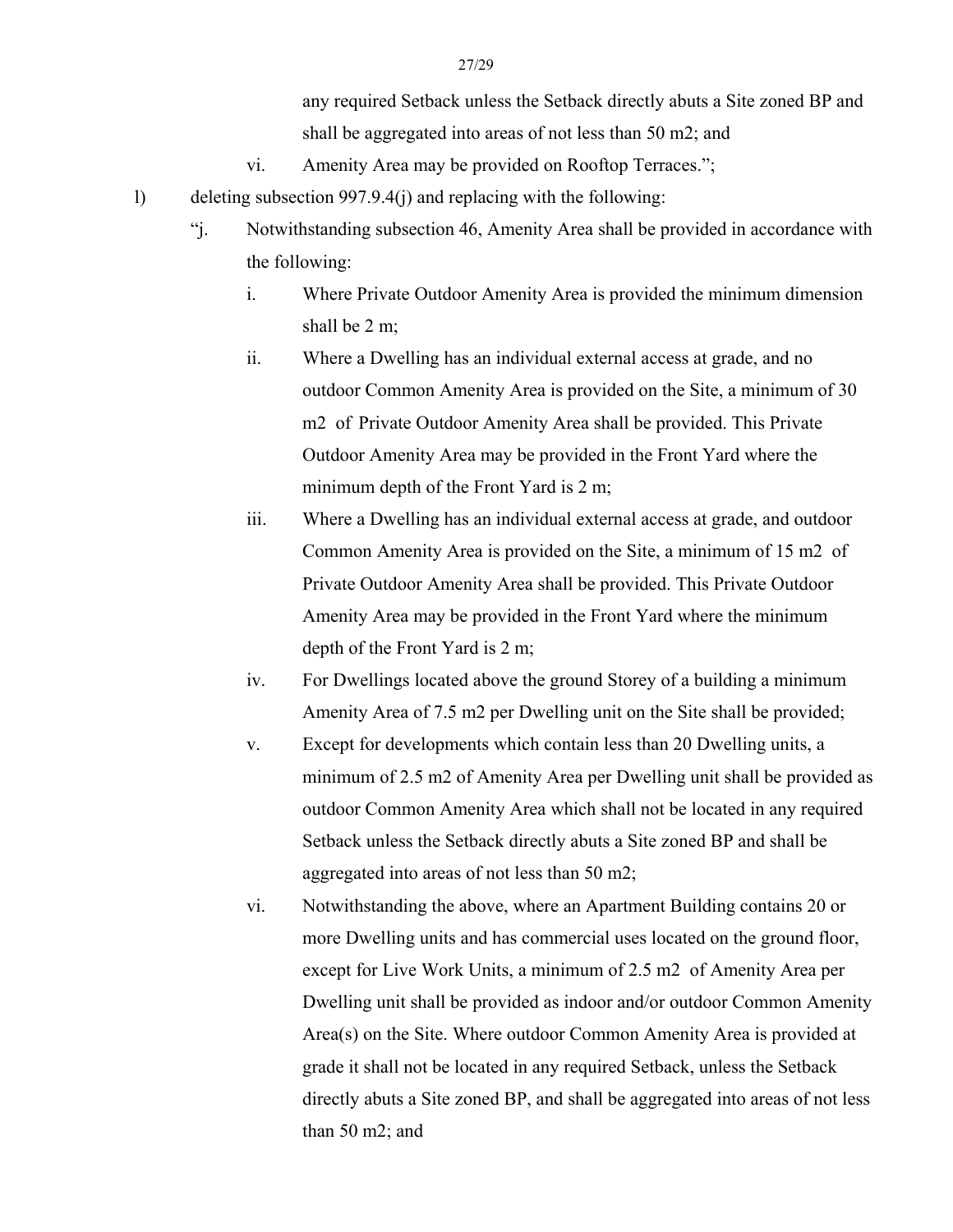- vii. Amenity Area may be provided on Rooftop Terraces.";
- m) deleting subsection 997.10.4(k) and replacing with the following:
	- "k. Notwithstanding subsection 46, Amenity Area shall be provided in accordance with the following:
		- i. Where Private Outdoor Amenity Area is provided the minimum dimension shall be 2 m;
		- ii. Where a Dwelling has an individual external access at grade, and no outdoor Common Amenity Area is provided on the Site, a minimum of 30 m2 of Private Outdoor Amenity Area shall be provided. This Private Outdoor Amenity Area may be provided in the Front Yard where the minimum depth of the Front Yard is 2 m;
		- iii. Where a Dwelling has an individual external access at grade, and outdoor Common Amenity Area is provided on the Site, a minimum of 15 m2 of Private Outdoor Amenity Area shall be provided. This Private Outdoor Amenity Area may be provided in the Front Yard where the minimum depth of the Front Yard is 2 m;
		- iv. For Dwellings located above the ground Storey of a building a minimum Amenity Area of 7.5 m2 per Dwelling unit on the Site shall be provided;
		- v. Except for developments which contain less than 20 Dwelling units, a minimum of 2.5 m2 of Amenity Area per Dwelling unit shall be provided as outdoor Common Amenity Area which shall not be located in any required Setback unless the Setback directly abuts a Site zoned BP and shall be aggregated into areas of not less than 50 m2;
		- vi. Notwithstanding the above, where an Apartment Building contains 20 or more Dwelling units and has commercial uses located on the ground floor, except for Live Work Units, a minimum of 2.5 m2 of Amenity Area per Dwelling unit shall be provided as indoor and/or outdoor Common Amenity Area(s) on the Site. Where outdoor Common Amenity Area is provided at grade it shall not be located in any required Setback, unless the Setback directly abuts a Site zoned BP, and shall be aggregated into areas of not less than 50 m2; and